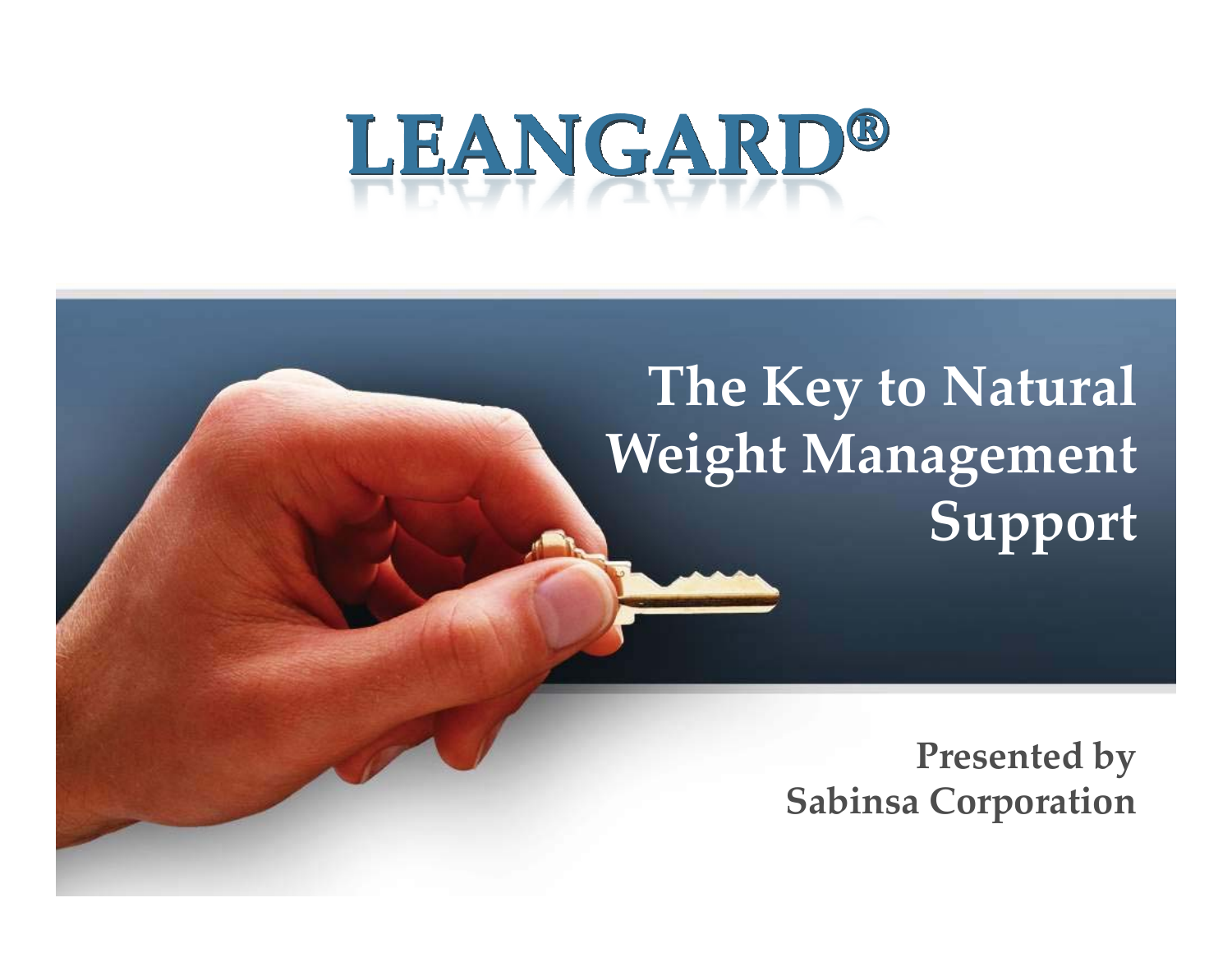

**A bioavailable combination of natural ingredients that addresses multiple targets in weight management:**

<sup>9</sup>**Supports Lean Body Mass and Healthy Body Composition**

<sup>9</sup>**Promotes satiety**

<sup>9</sup>**Provides Antioxidant suppor<sup>t</sup>**

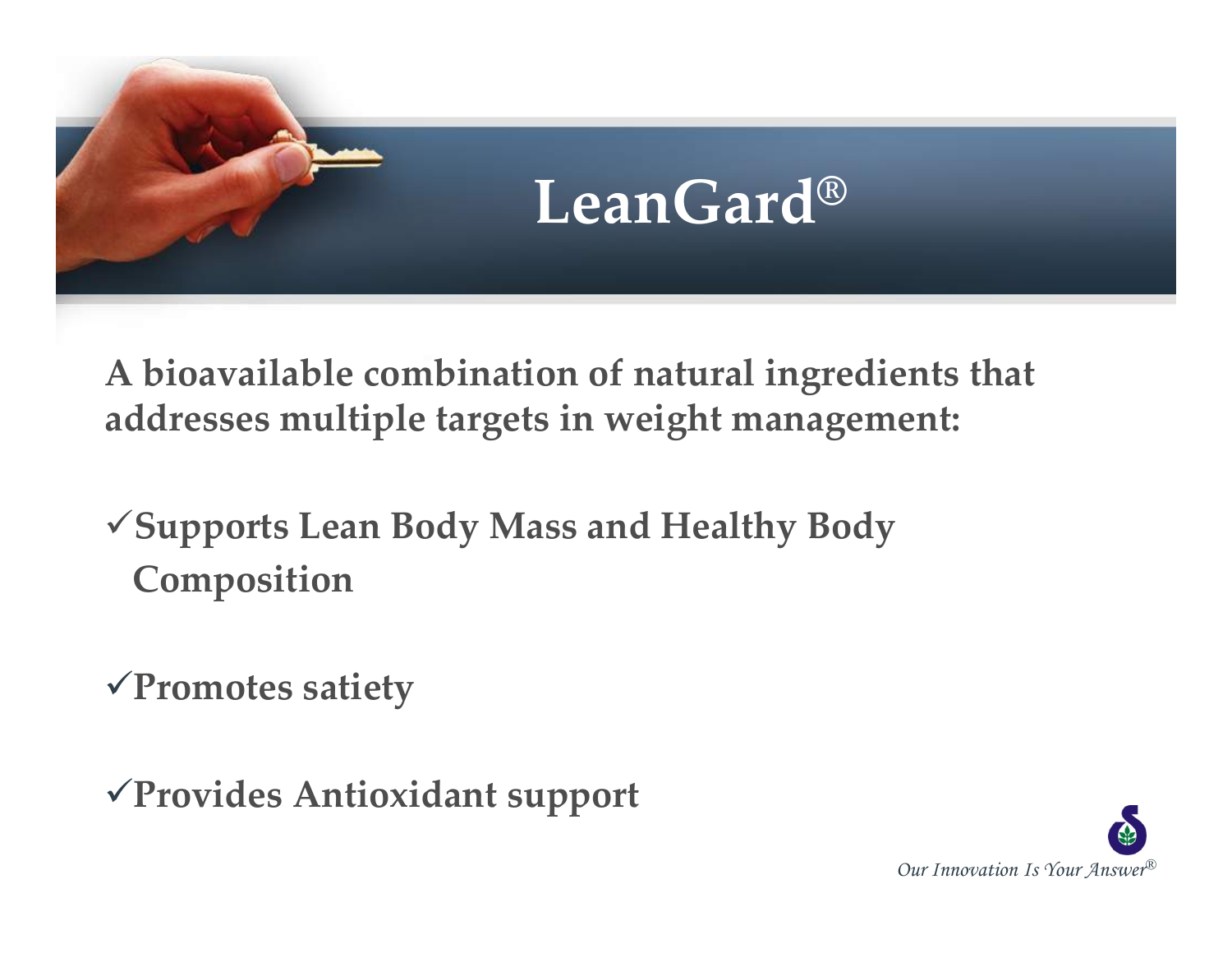

# Composition

### ¾ **Composition of LeanGard\*:**

 $\sqrt{\text{Fors}}$ Lean\*  $\sqrt{GarC}$ itrin\*  $\sqrt{\text{BioPerine}}$ \*

¾ **Suggested Use level**:

 $\sqrt{500}$ mg taken twice daily.



The beneficial effects of LeanGard are best obtained when the supplement is used in conjunction with a sensible diet and healthy life style measures.



*\*Trademarks of Sabinsa Corporation*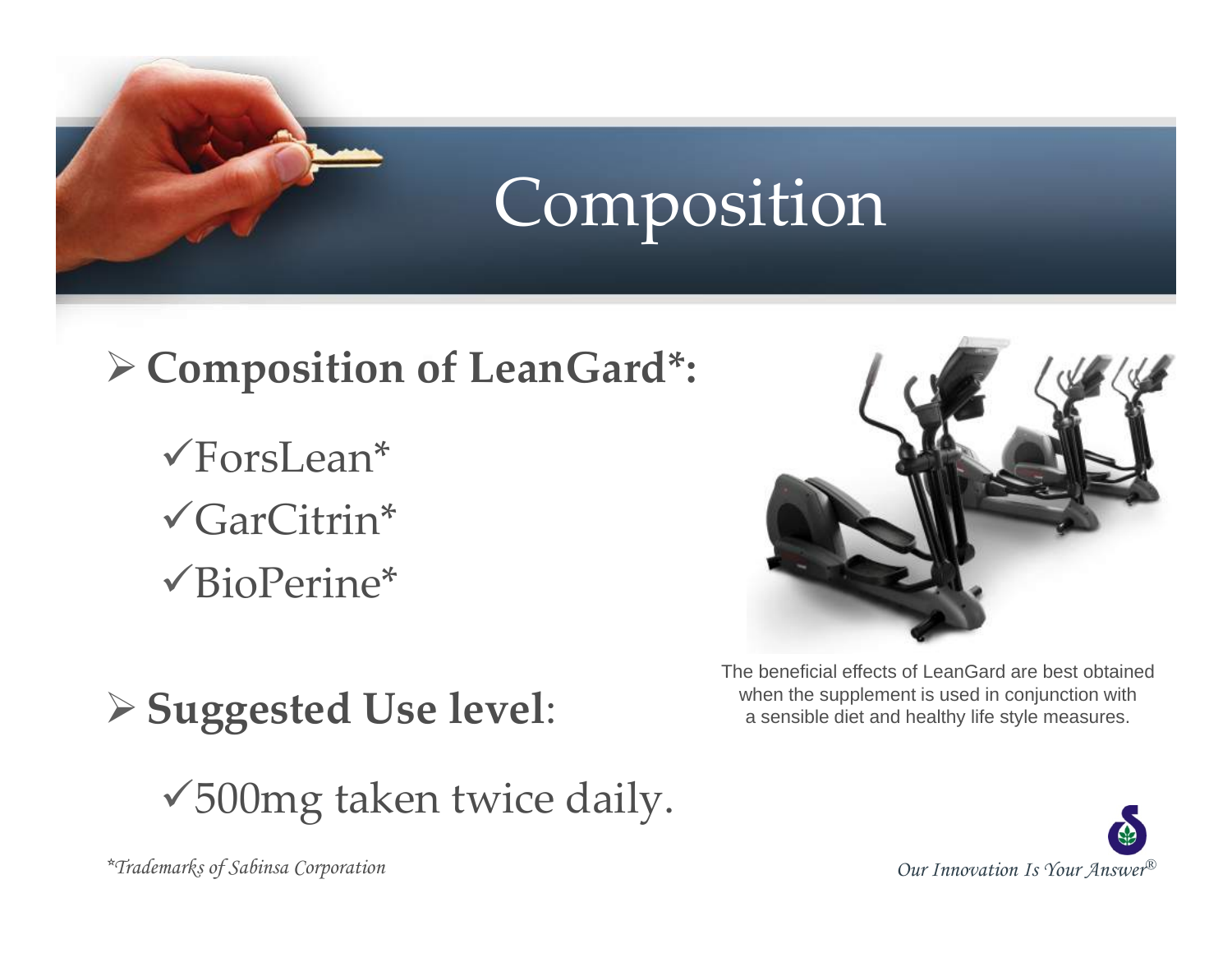# Synergy of Ingredients

*ForsLean® (Coleus forskohlii extract, 10% forskolin):* **Forskolin helps build lean body mass and maintain healthy body composition through cAMP mediated action**

*GarCitrin®*

*(Garcinia cambogia Extract):* **Hydroxycitric acid in combination with garcinol supports satiety, weight management, and lean body mass ; provides antioxidant support. Effectively intervenes in the conversion of Carbohydrates to fat through ATP citrate lyase inhibition**

*BioPerine® (Piper nigrum Extract):*

**Enhances uptake and utilization of the**

**natural actives.**

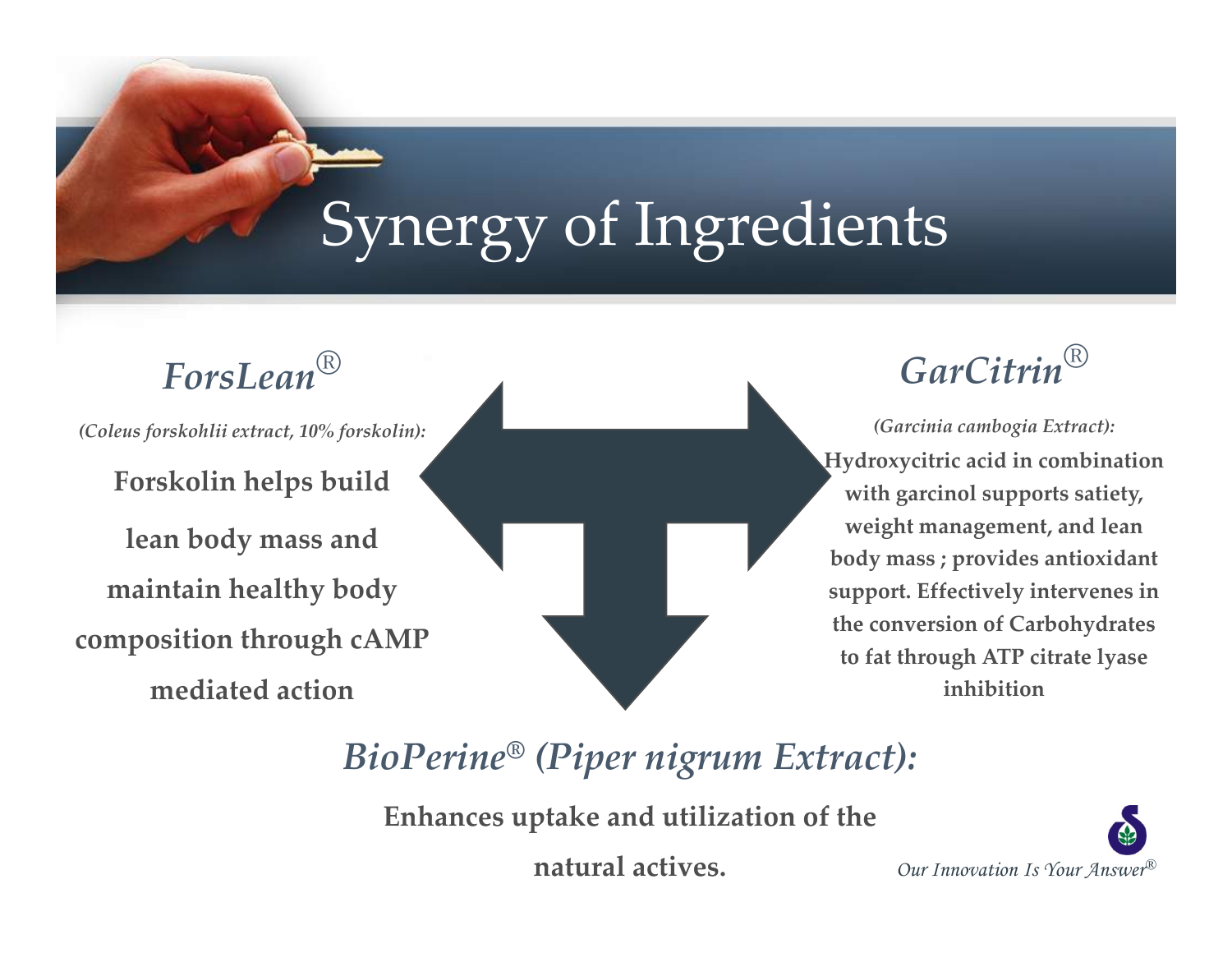### **ForsLean®**

- ¾ **ForsLean® is <sup>a</sup> powdered extract from the root of** *Coleus forskohlii***.**
- ¾ **Standardized to contain 10% forskolin.**
- ¾ **ForsLean**® **is well‐tolerated and without adverse side effects.**
- > At 500mg/day for up to 12 weeks, produced no significant<br>detrimental effects on biochemistry, hematological parameters,<br>blood pressure or thyroid functions.

**Expert Review Report from Cantox Health Sciences International ON, Canada, August 2004**

#### **www.forslean.com**

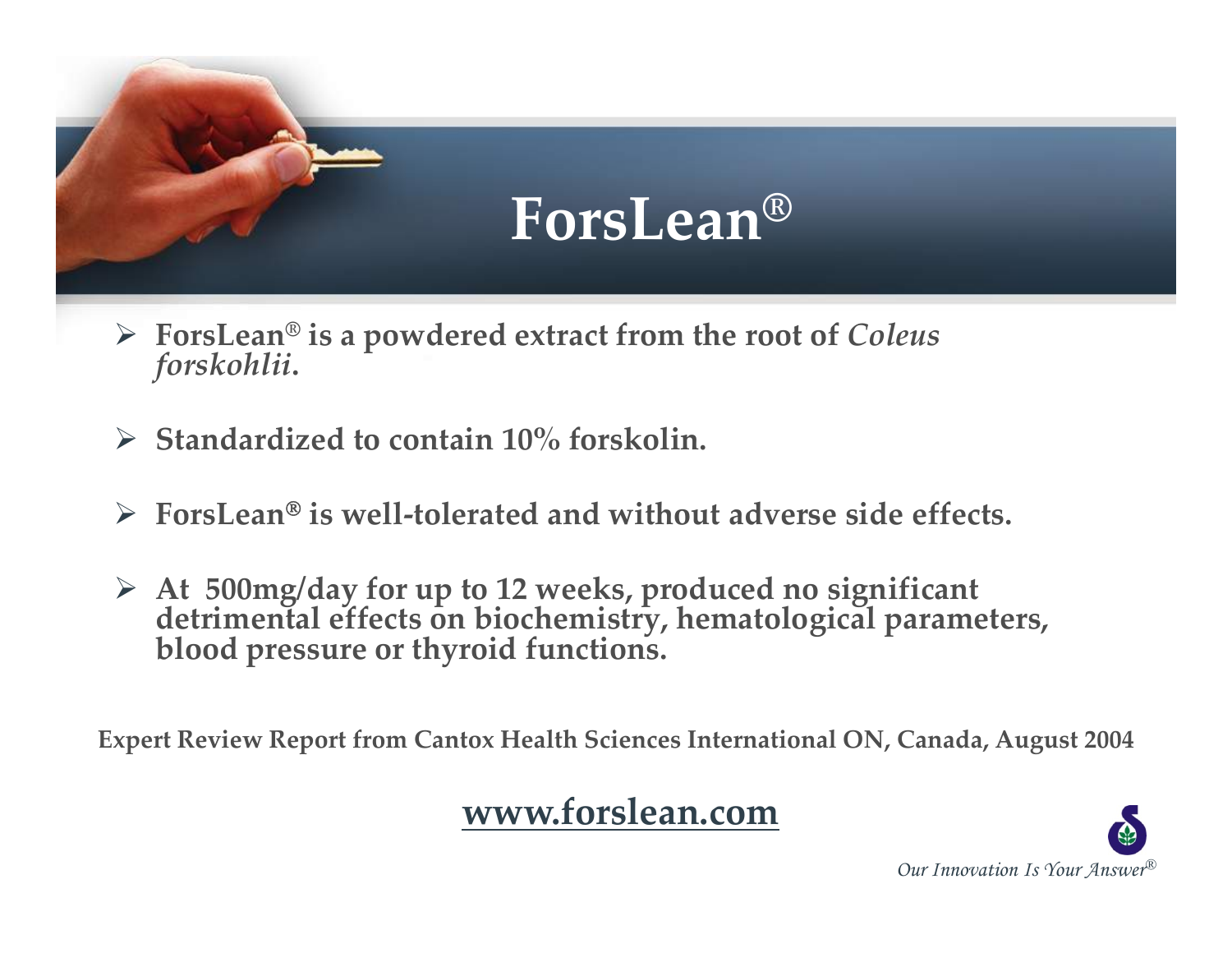### The Coleus Root

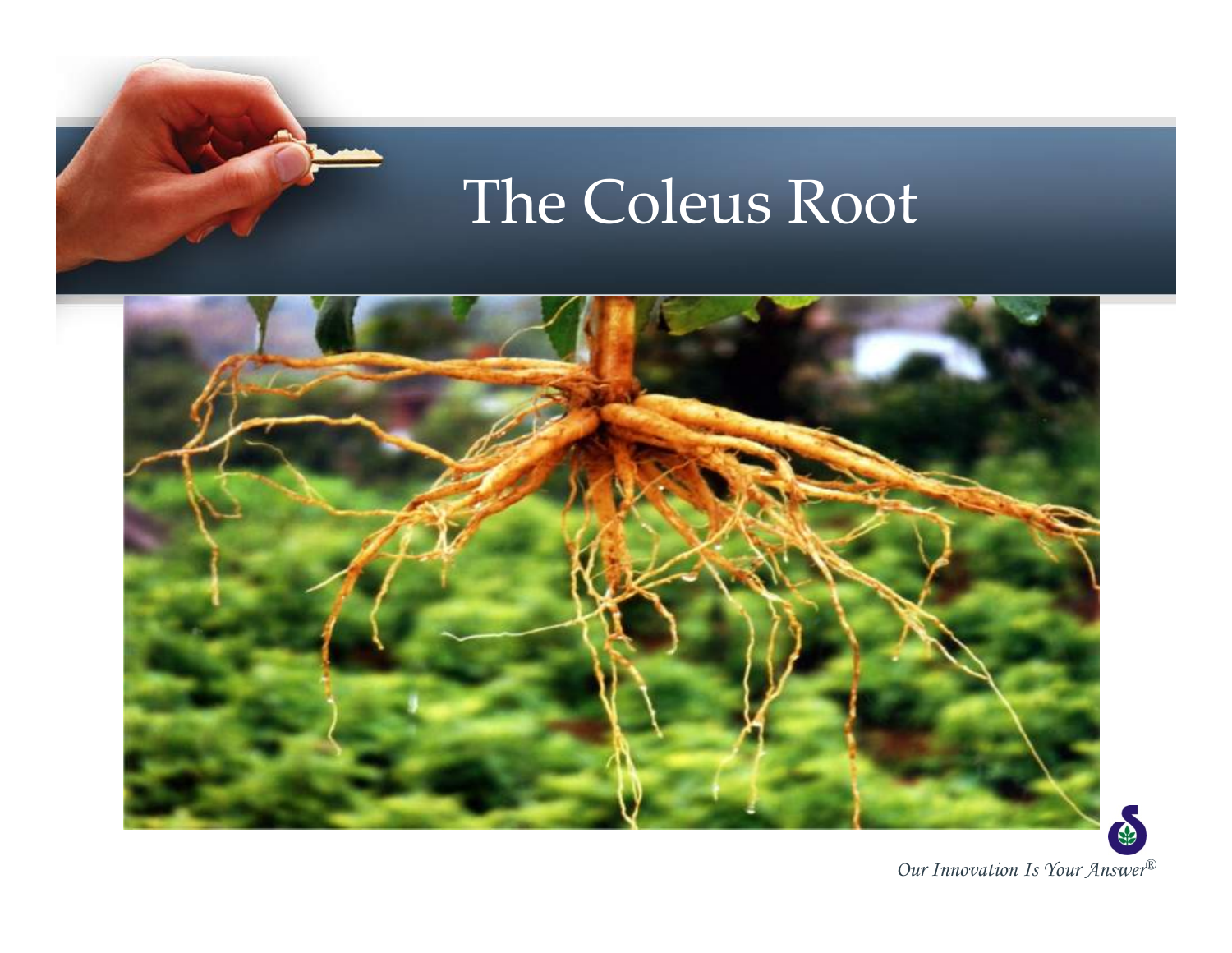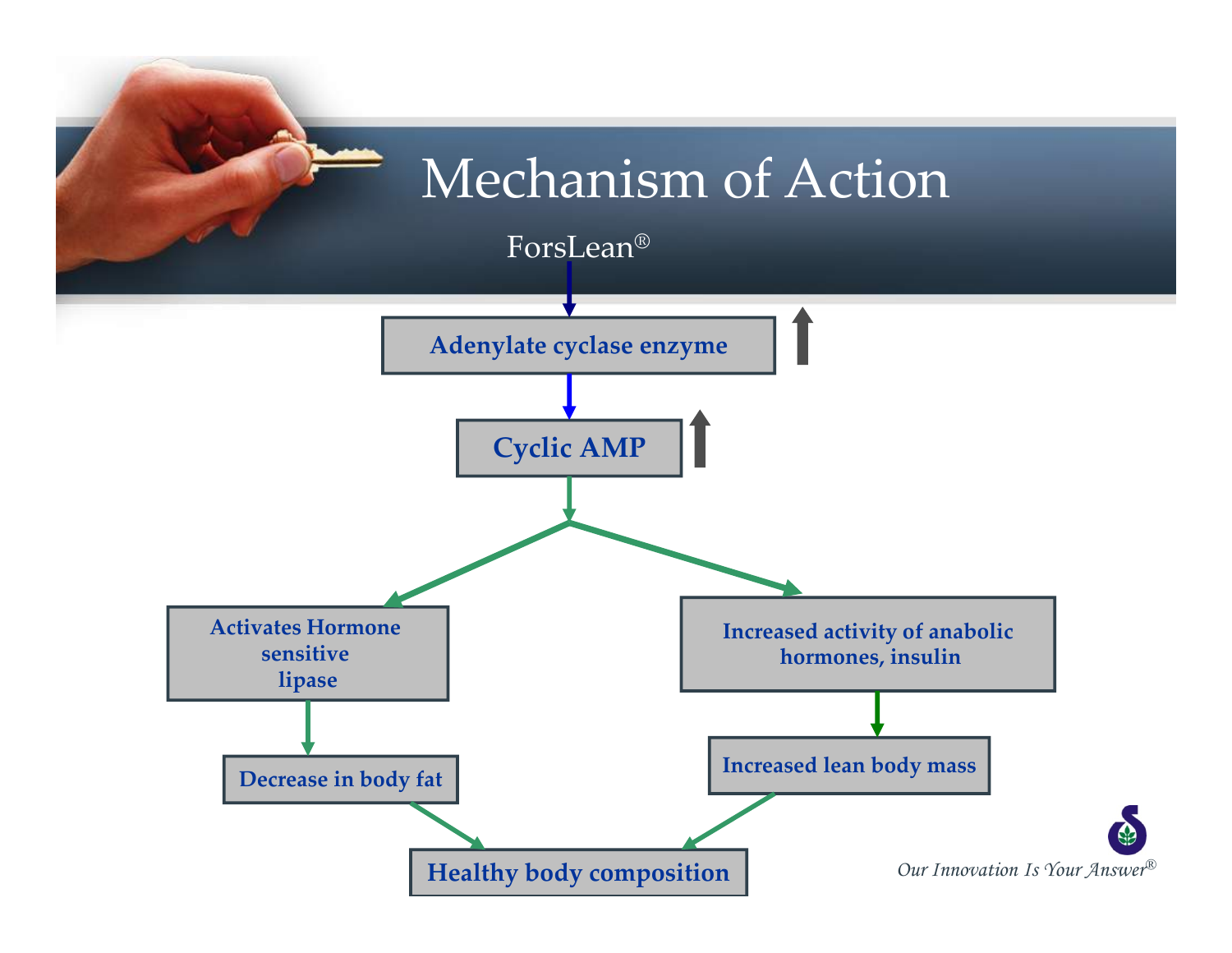### Clinical Studies on ForsLean®

- **Open field study (8 weeks) with <sup>6</sup> overweight women subjects –** *Dr. A. Conte, USA*
- **Open‐field study (6 months) with <sup>16</sup> obese subjects –** *Dr. Asano, Japan*
- **Pilot clinical efficacy and safety study, 19 women subjects, randomized, double blind placebo controlled –** *University of Memphis TN, USA*
- **Preclinical toxicology evaluation –** *CBPRC, Bombay*
- **60 subject clinical efficacy study –** *CBPRC, Bombay*
- **24 subject clinical efficacy study –** *Northern Michigan University, USA*

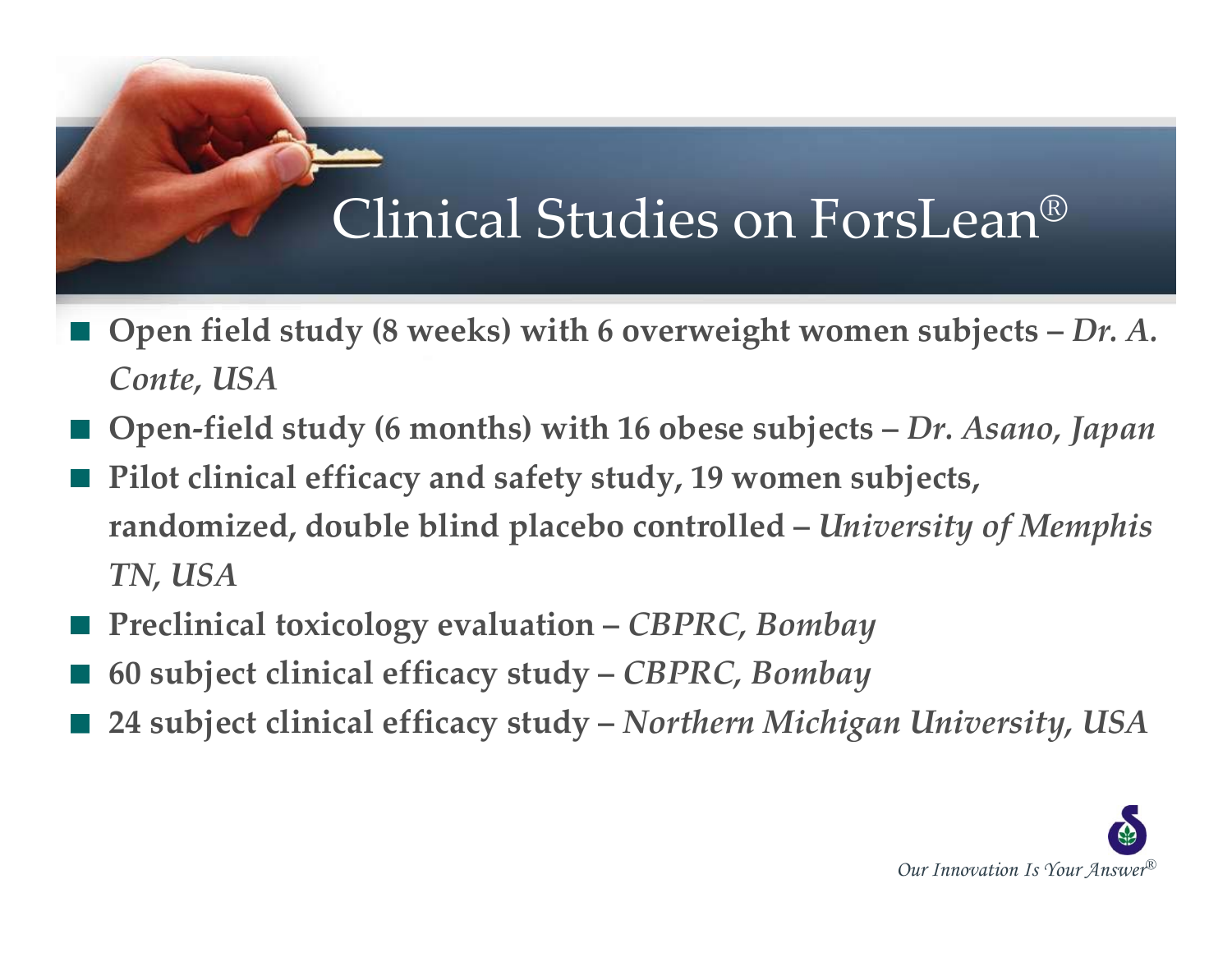### Clinical Studies on ForsLean®

- **Double‐blind placebo controlled study, <sup>30</sup> obese/overweight subjects –** *Kansas State University, USA*
- **60 subject clinical efficacy study–** *Manipal, India*
- **6 month feeding/toxicity study –** *India*
- **Micronucleus assay and dose effects studies –** *India*
- **Bone Density and Hormonal Levels Study***, Mumbai, India*
- **Hormonal Study (3months) with <sup>30</sup> male subjects***, Manipal, India*

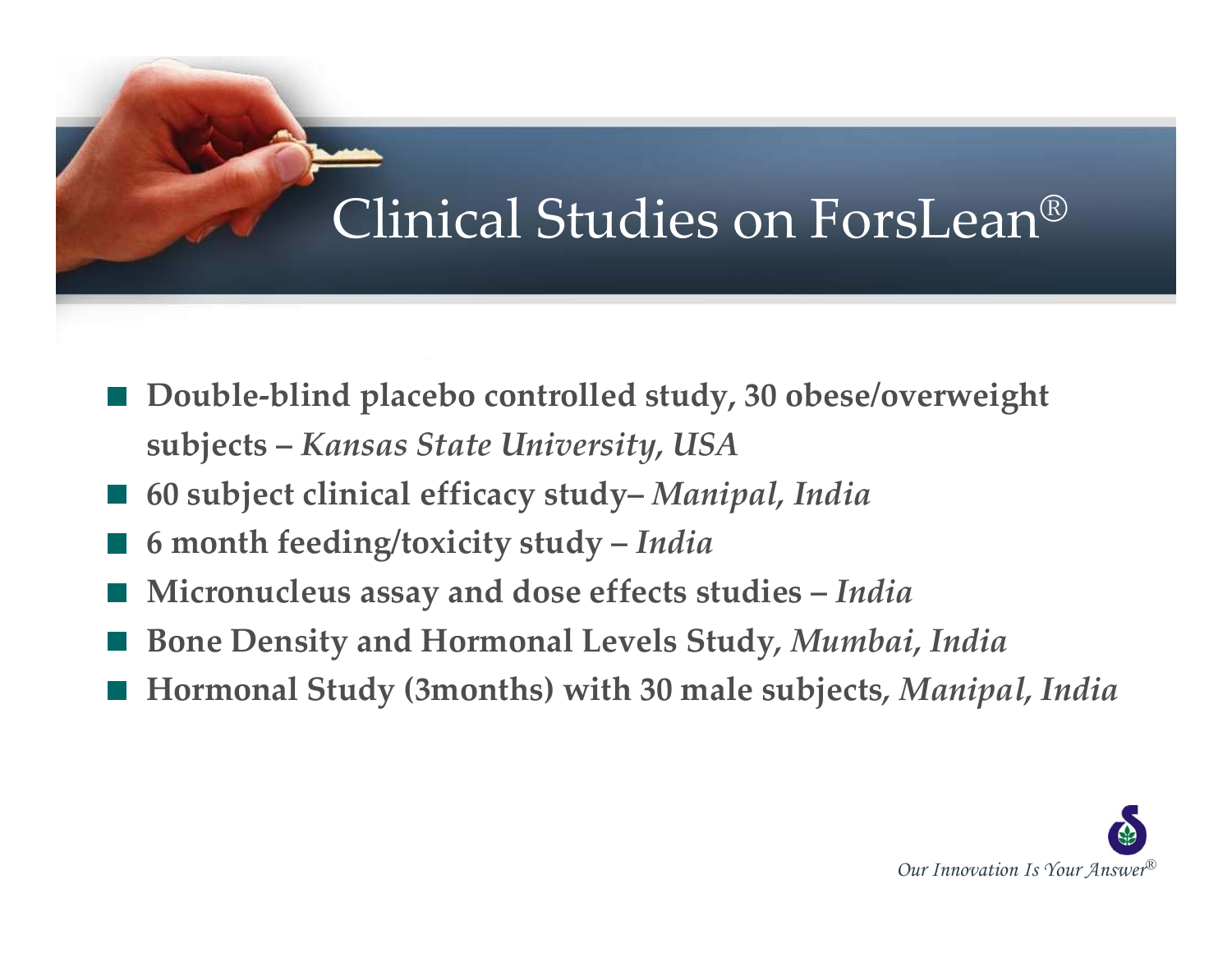

#### *Won the Nutracon Best Product Award, 2001*



*US Patent # 5,804,596, won the Thomas Alva Edison Patent Award (R & D Council, NJ, USA) in 2004*

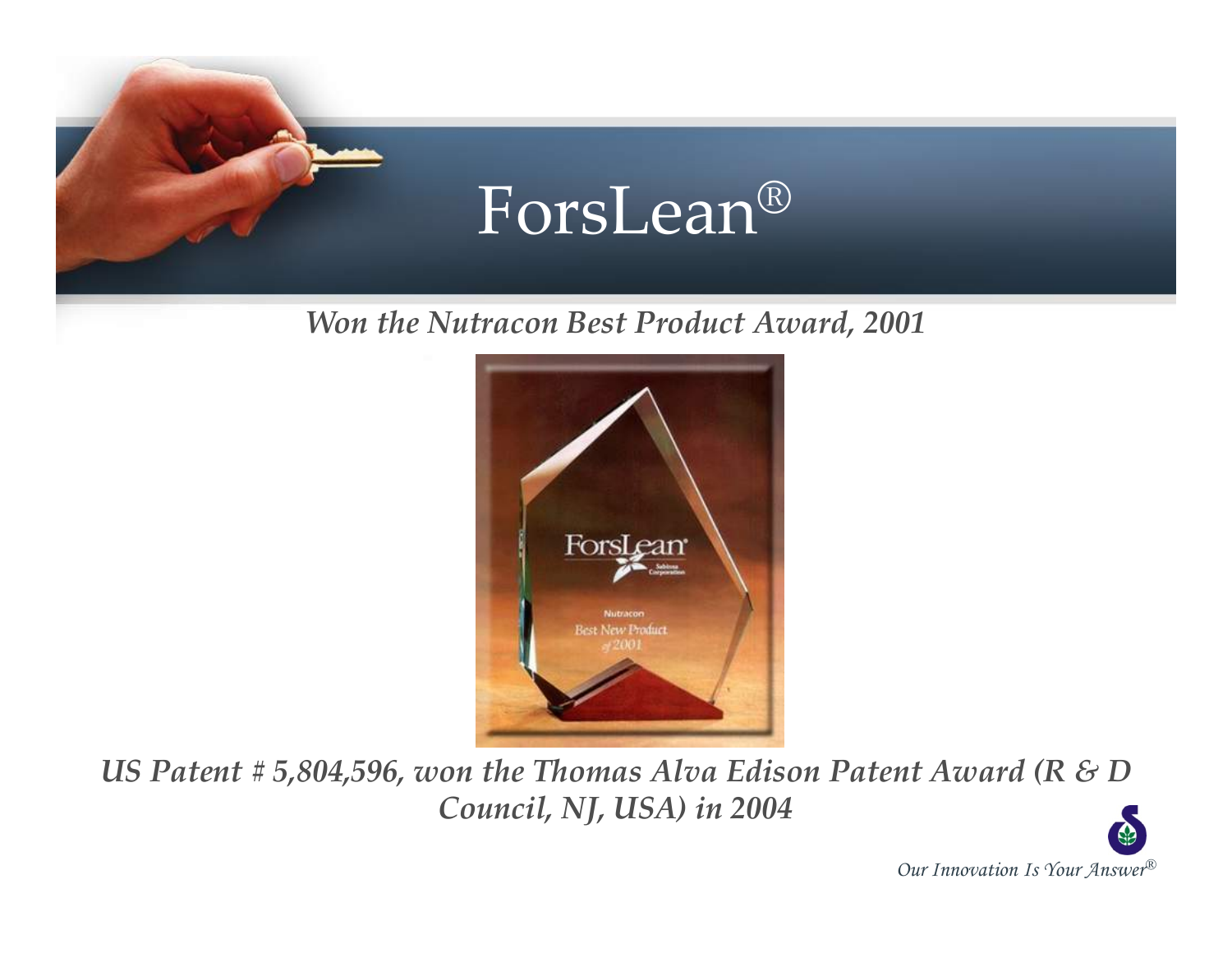# ForsLean® is:

- 9 **<sup>A</sup> safe, naturally derived, effective dietary ingredient composition**
- 9 **Patented\* for use in promoting lean body mass**
- $\checkmark$ **Clinically tested in humans (multiple studies)**
- $\checkmark$ **Kosher & Halal Certified**
- 9 **A tried and tested ingredient that manufacturers, retailers and consumers can have confidence in**

*U.S. Patent # 5,804,596, European Patent # EP0977564, Canadian Patent # CA2281562*

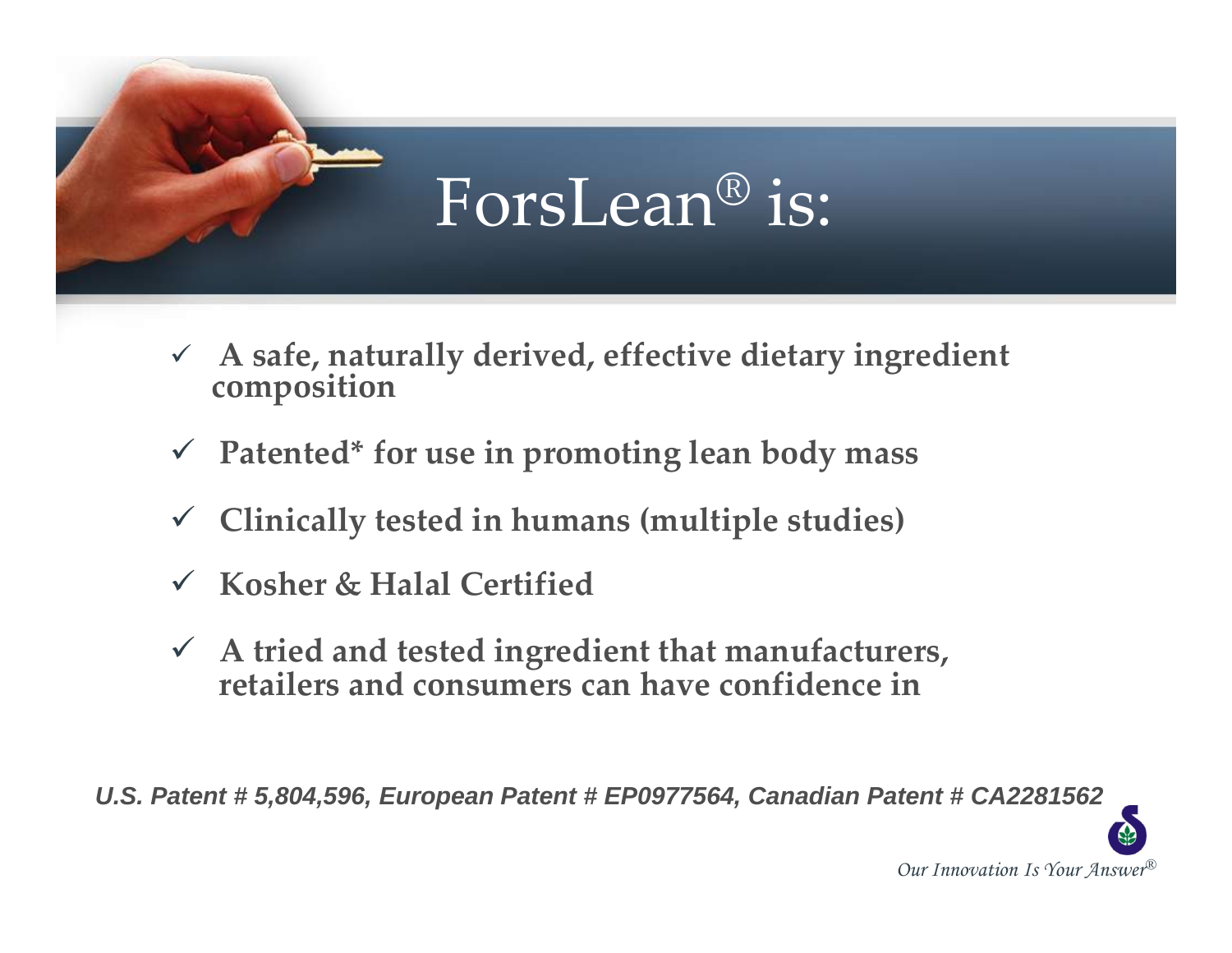

**Source:** *Garcinia cambogia* **(Malabar tamarind, fam. Clusiaceae)**

**Plant par<sup>t</sup> used: Fruits**

**Active constituents : (‐) Hydroxycitric acid (HCA), Garcinol**

**Nutraceutical benefits: Weight managemen<sup>t</sup> suppor<sup>t</sup>**

*U.S. Patent #7,063,861, Australia: AU773081, Europe: EP1254209, New Zealand: NZ 518116*



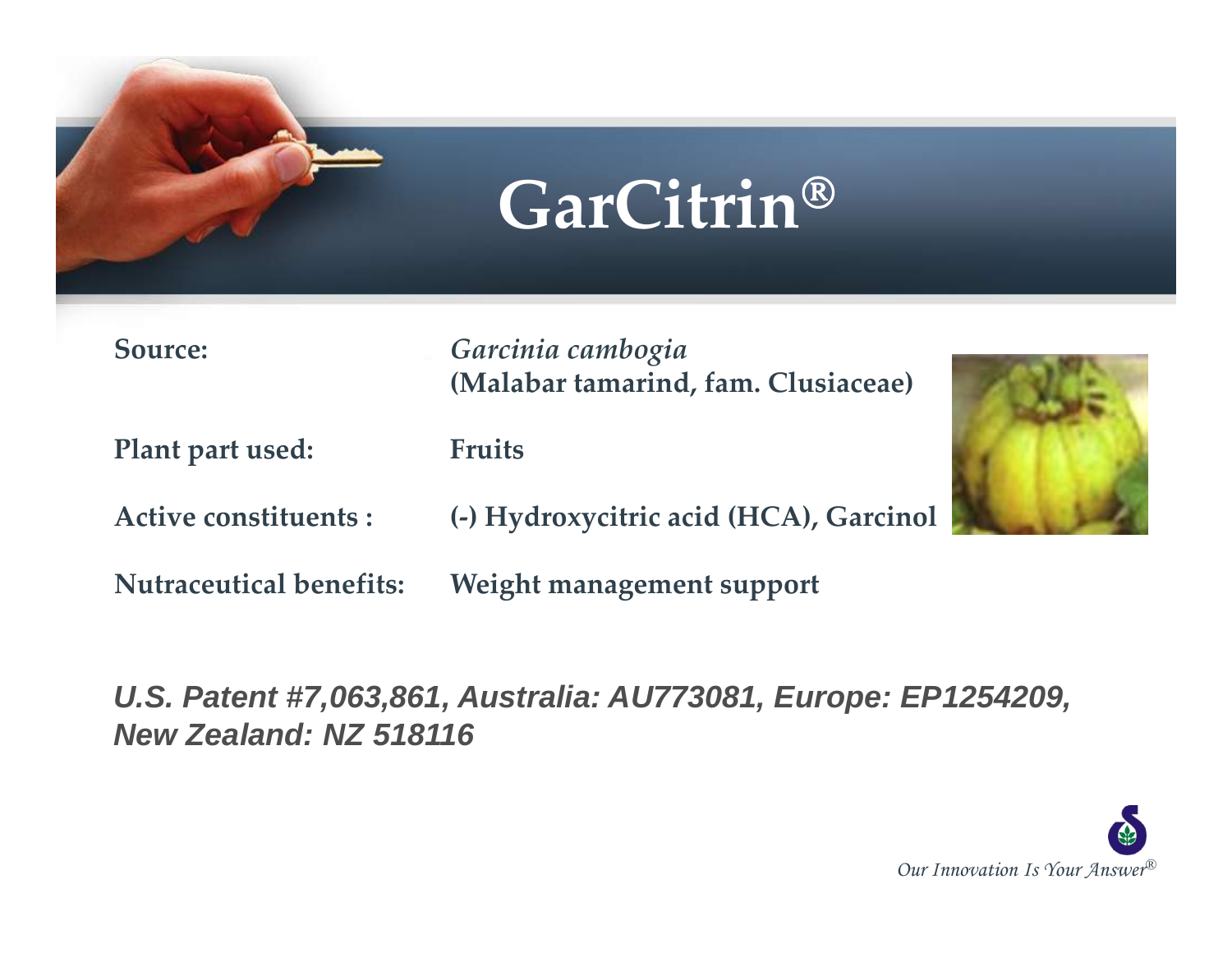# GarCitrin®

### $\triangleright$  Garcinol :

 $\checkmark$  amplifies the biological action of HCA  $\checkmark$  contributes antioxidant activity to the formulation.

¾The combination of calcium salt of HCA and Garcinol reduces fatty acid and lipid synthesis and improves lean body mass much more effectively than HCA alone.

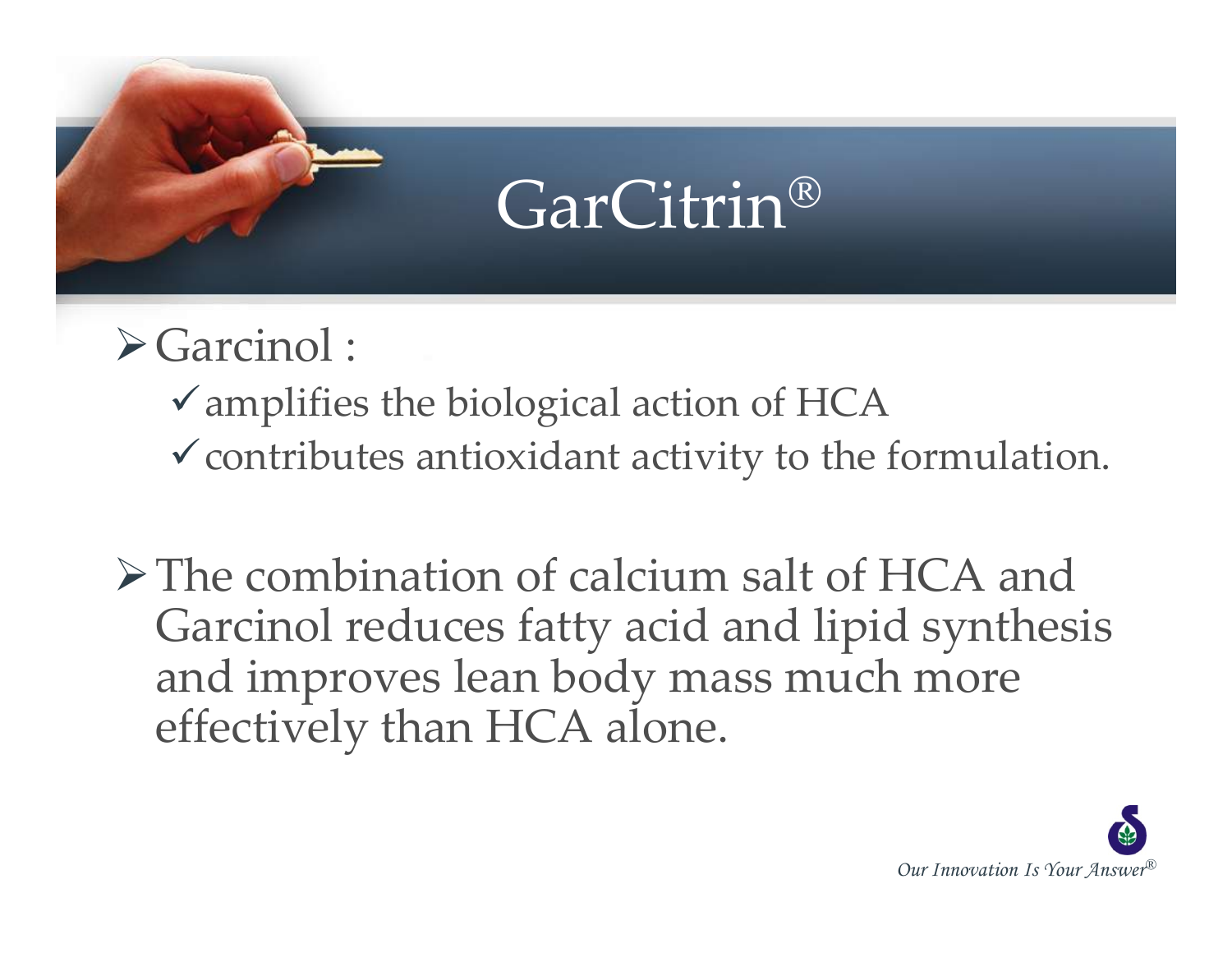### Clinical comparison between HCA and GarCitrin®

¾ **GarCitrin**® is statistically more effective than **HCA** in:

- $\checkmark$  reducing total body weight and body mass index
- $\checkmark$  reducing body fat
- $\checkmark$  increasing lean body mass and content of body water
- $\checkmark$  reducing levels of appetite perception
- ¾ **GarCitrin**® and **HCA** did not produce subjective or objective side effects.

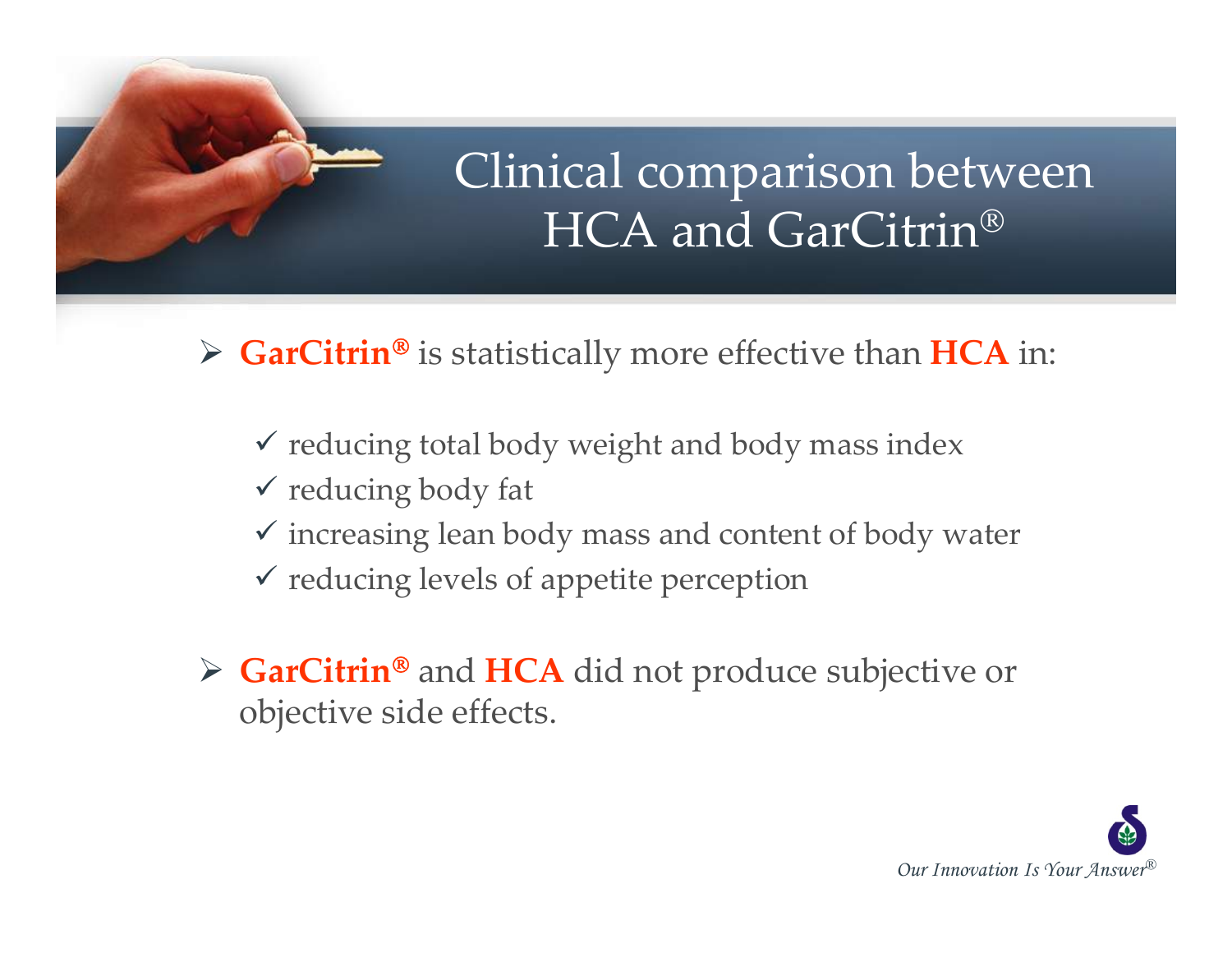# **BioPerine**®



¾ **BioPerine**® **is <sup>a</sup> patented standardized extract obtained fromblack pepper, containing not less than 95% piperine.**

¾ **A clinically proven natural bioavailability enhancer for nutrients.**

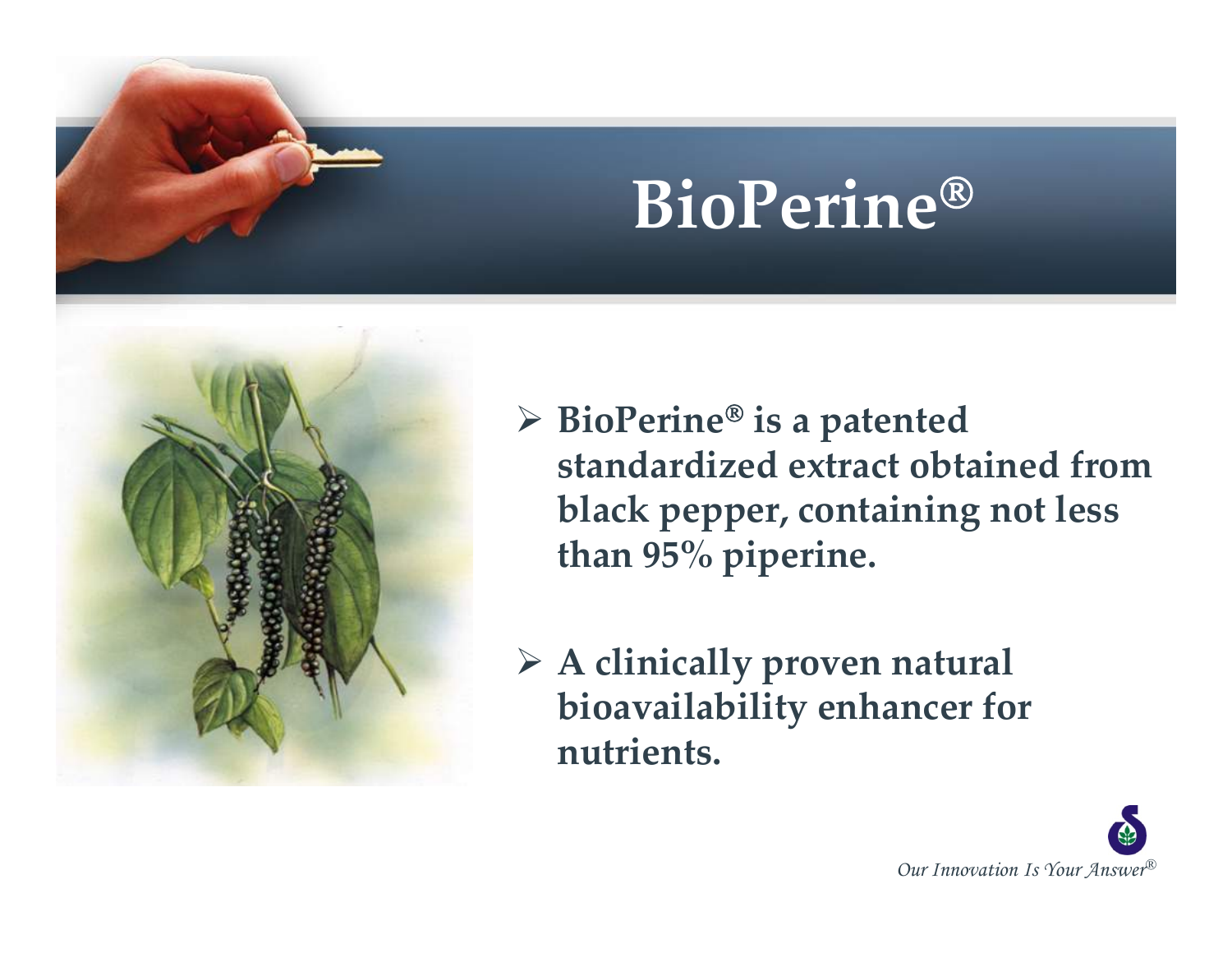

- $\checkmark$  Increases blood supply to the GI tract
- $\checkmark$  Increases emulsifying content of the gut
- $\checkmark$  Increases active nutrient transport

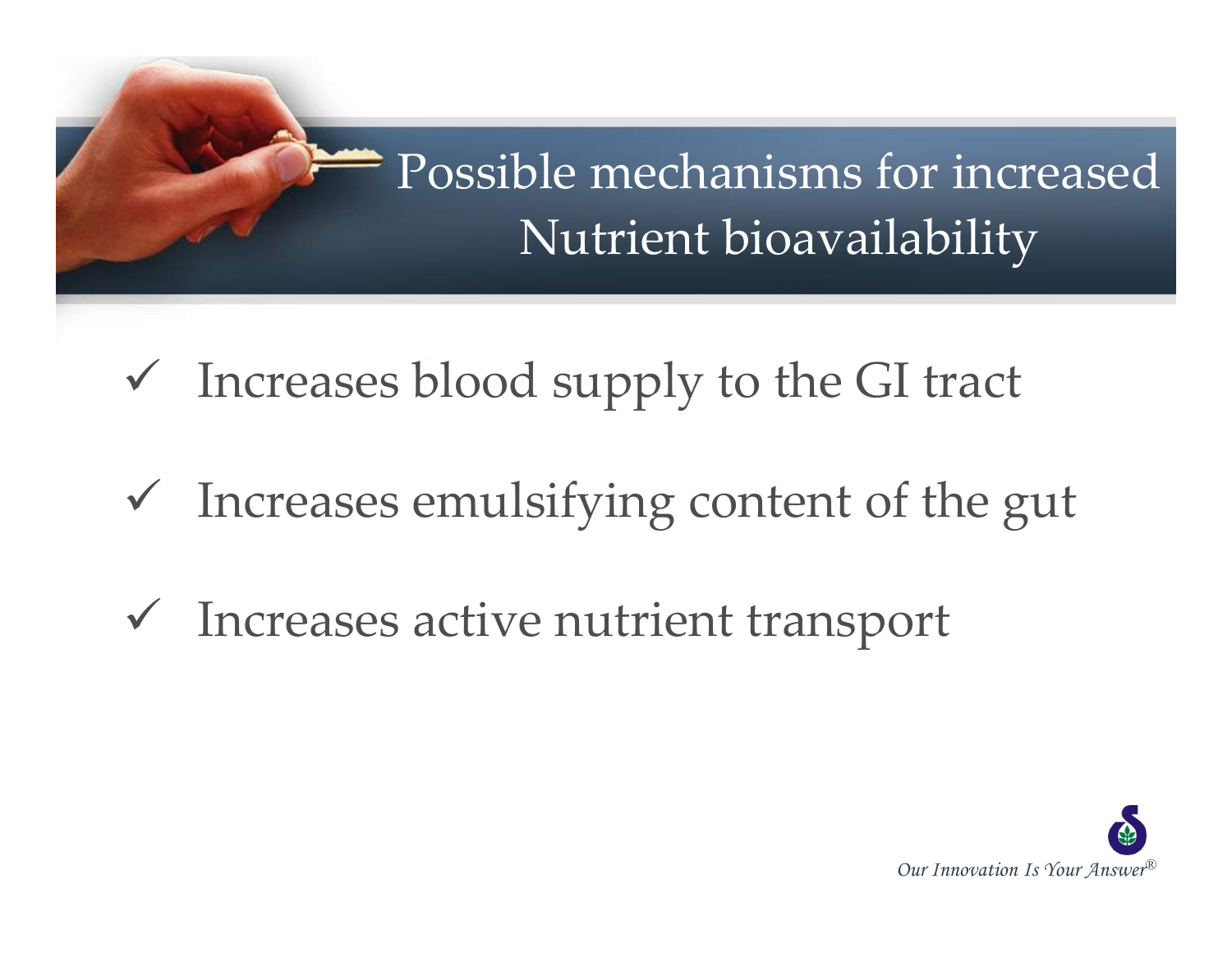# BioPerine® is widely Patented

- 1. **U.S. Patent 5,536,506**
- 2. **U.S. Patent 5,744,161**
- 3. **U.S. Patent 5,972,3821**
- 4. **U.S. Patent 6,054,585**
- 5. **European Patent # EP0810868**
- 6. **Japan Patent # 3953513**
- 7. **Canada Patent # 2247467**

**www.bioperine.com**

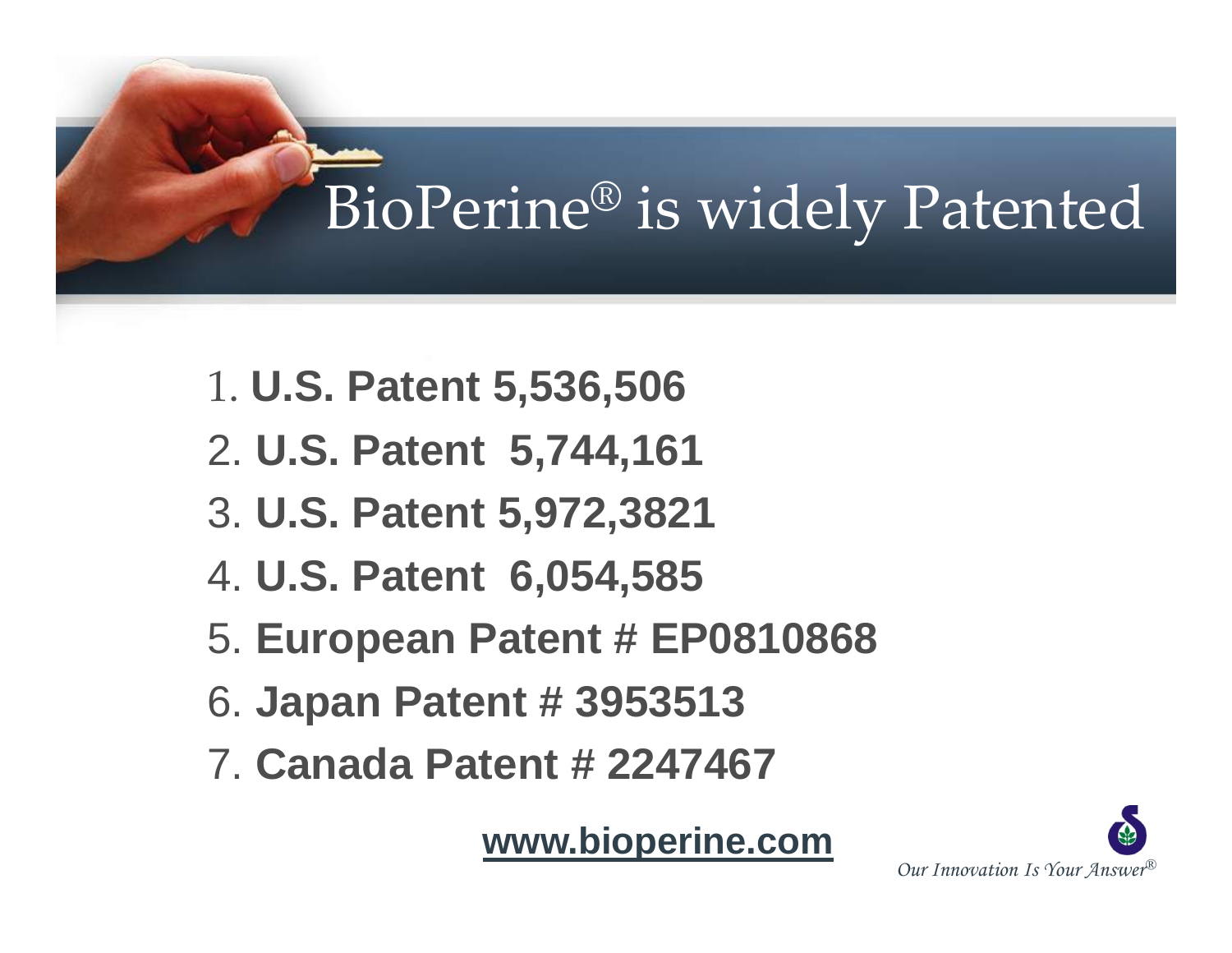# **The LeanGard ® Clinical Trial**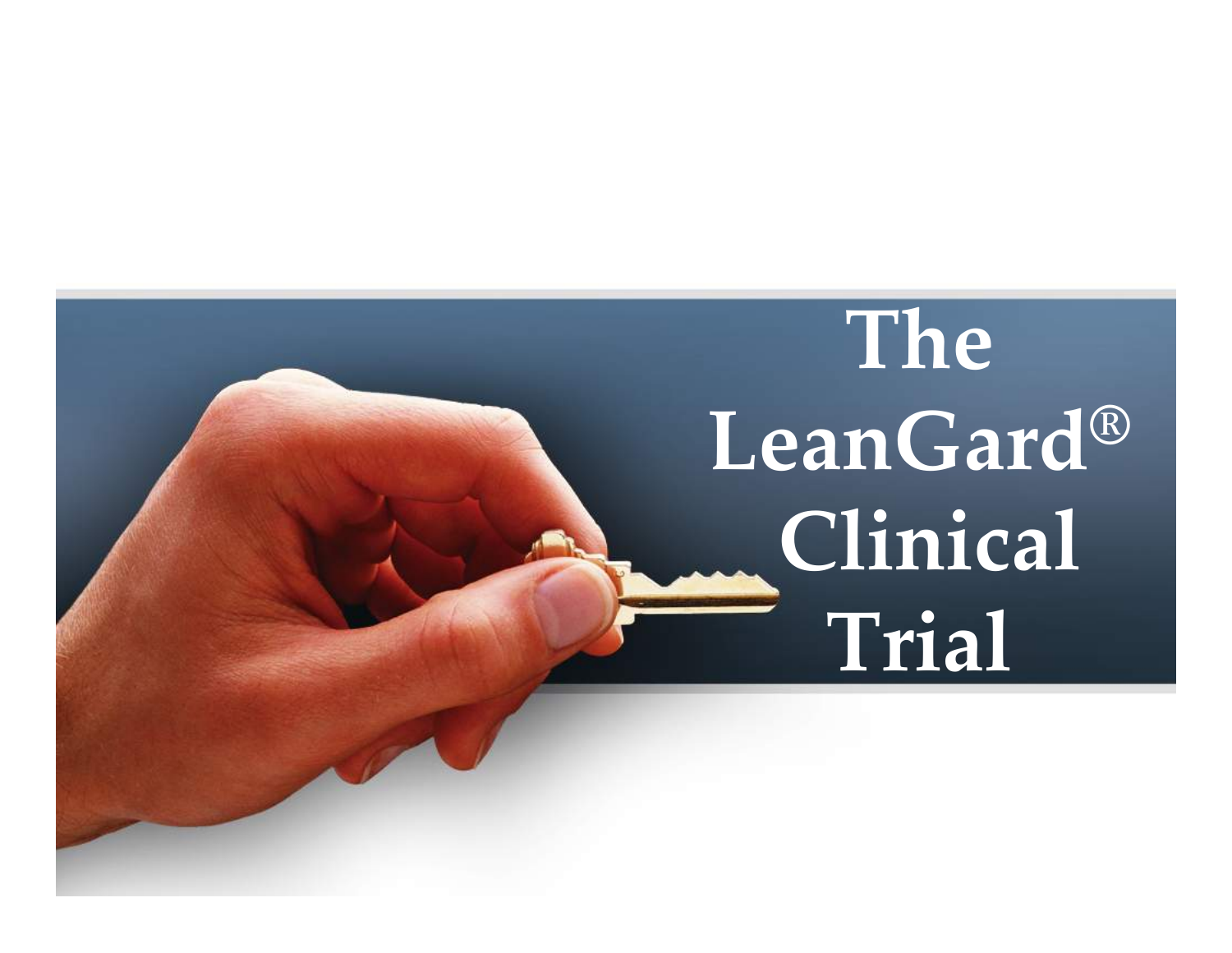

Study Design

**Placebo controlled randomized double blind parallel‐group study comparing the efficacy and safety.**

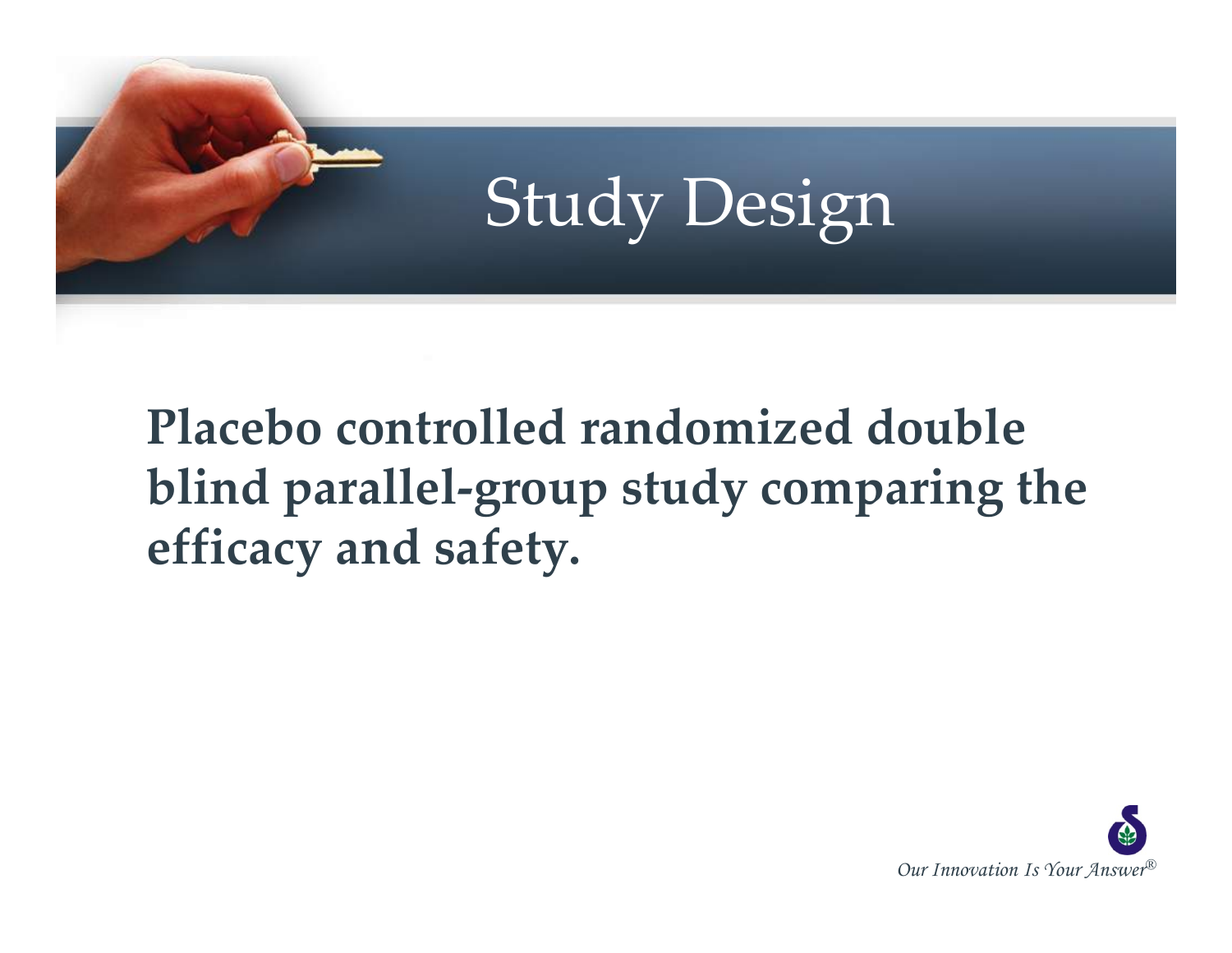

#### **No. of volunteers : <sup>50</sup> over‐weight subjects** in each group comprising of <sup>24</sup> Men and 26 Women ranging in age from 25 to <sup>55</sup> years.

**Study duration : <sup>12</sup> weeks.**

**Schedule of visits : Baseline Visit 1 Visit 2 Visit 3 Visit 4 Week 0 Week 3 Week 6 Week 9 Week 12**

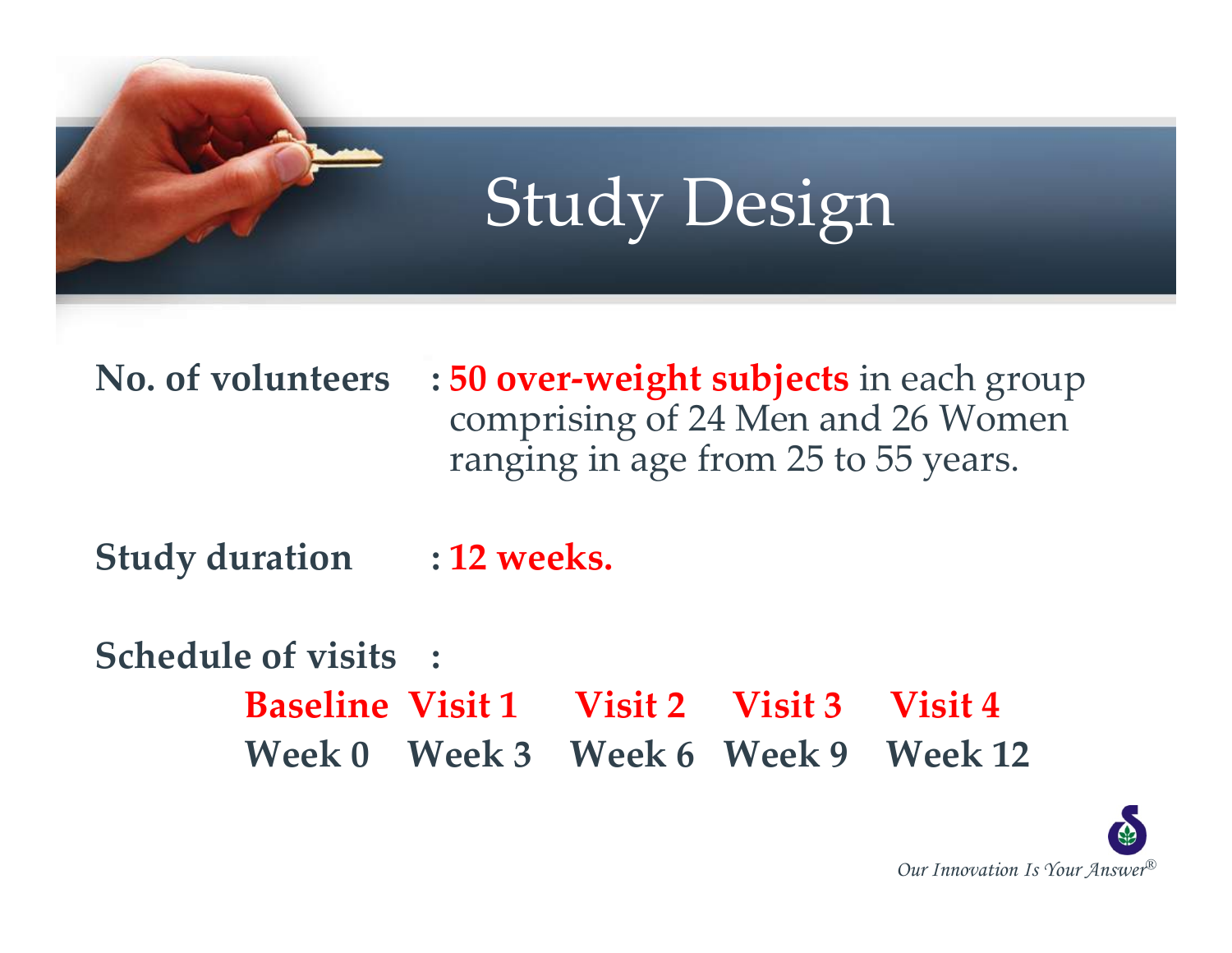

### **500mg of the LeanGard® or Placebo**

**was given twice daily to the participants**

**of the trial.**

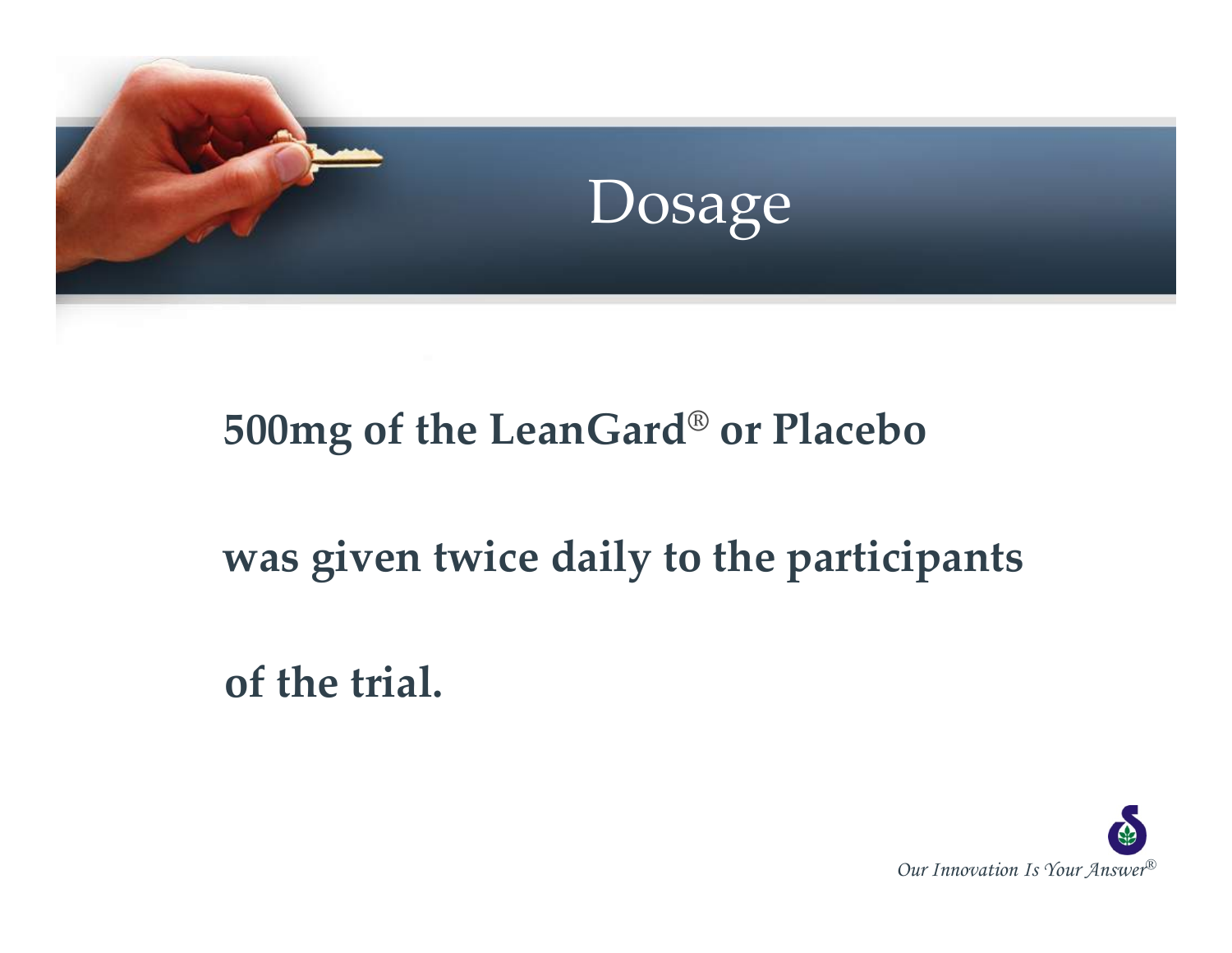# Reduction in Body Weight



| <b>Details</b>     | LeanGard <sup>®</sup> | Placebo                       |
|--------------------|-----------------------|-------------------------------|
| <b>Body Weight</b> | $7.5\%$ V             | $1.1\%$ $\blacktriangleright$ |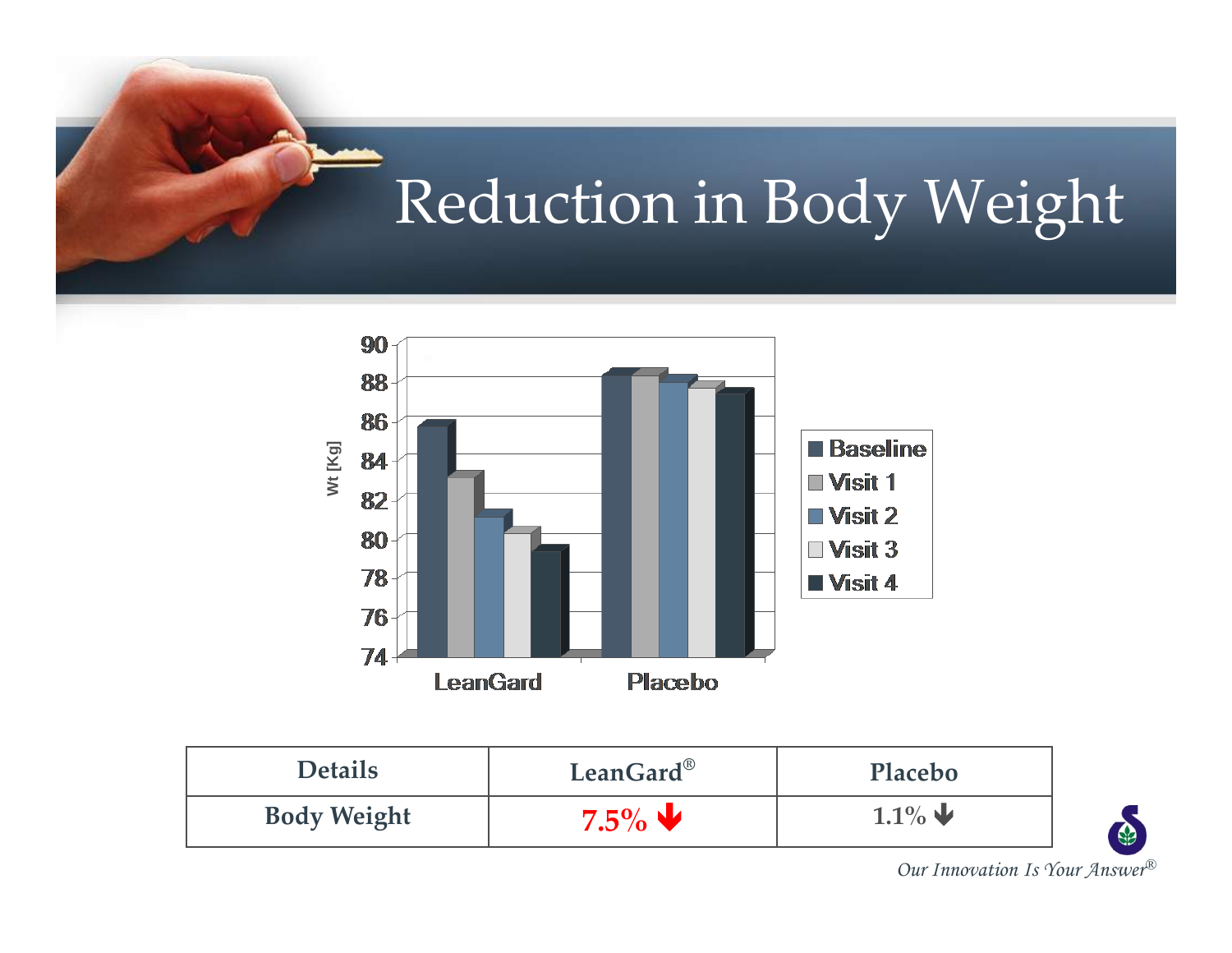## % Change in Waist : Hip Ratio

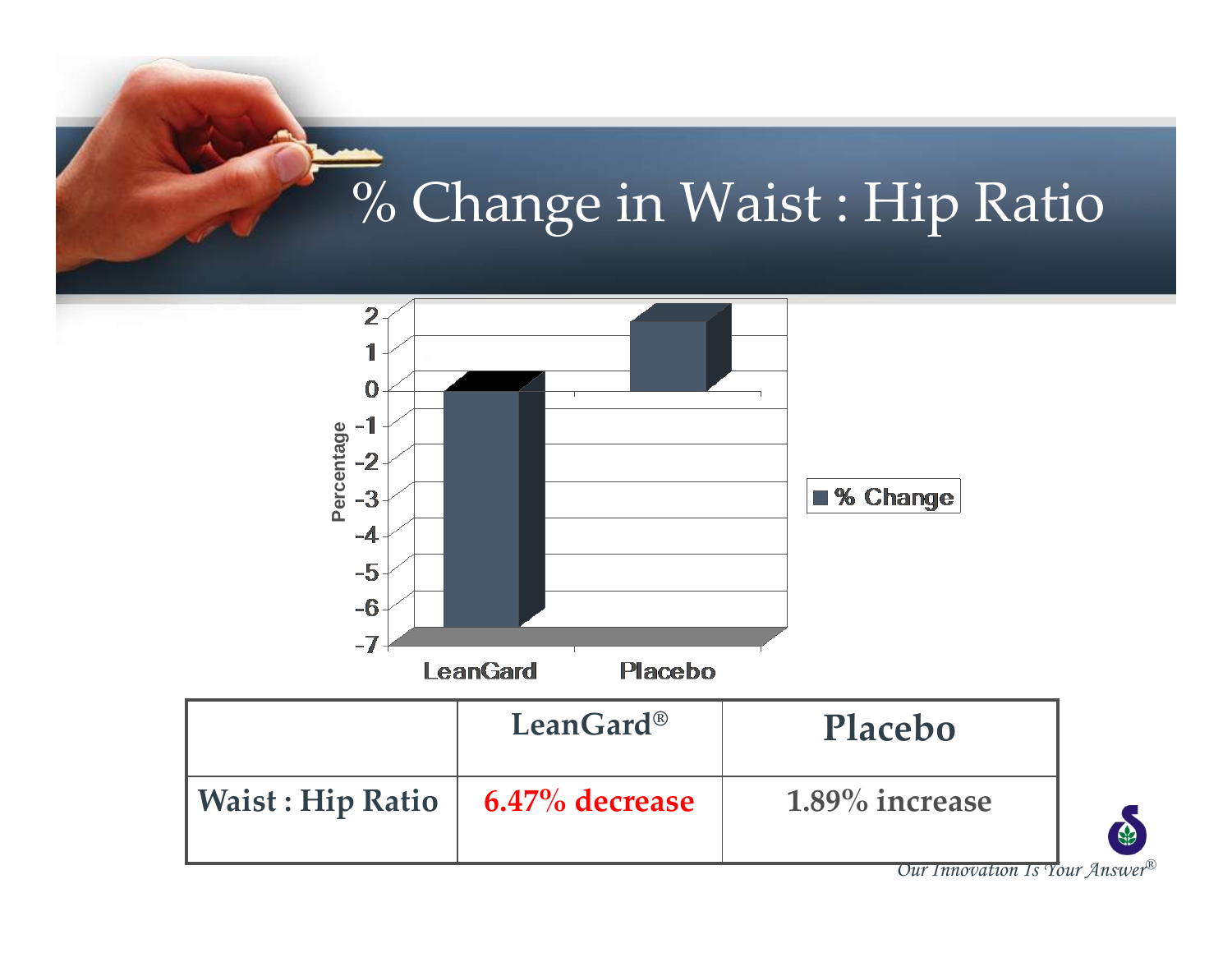# % Decrease in Body Mass Index

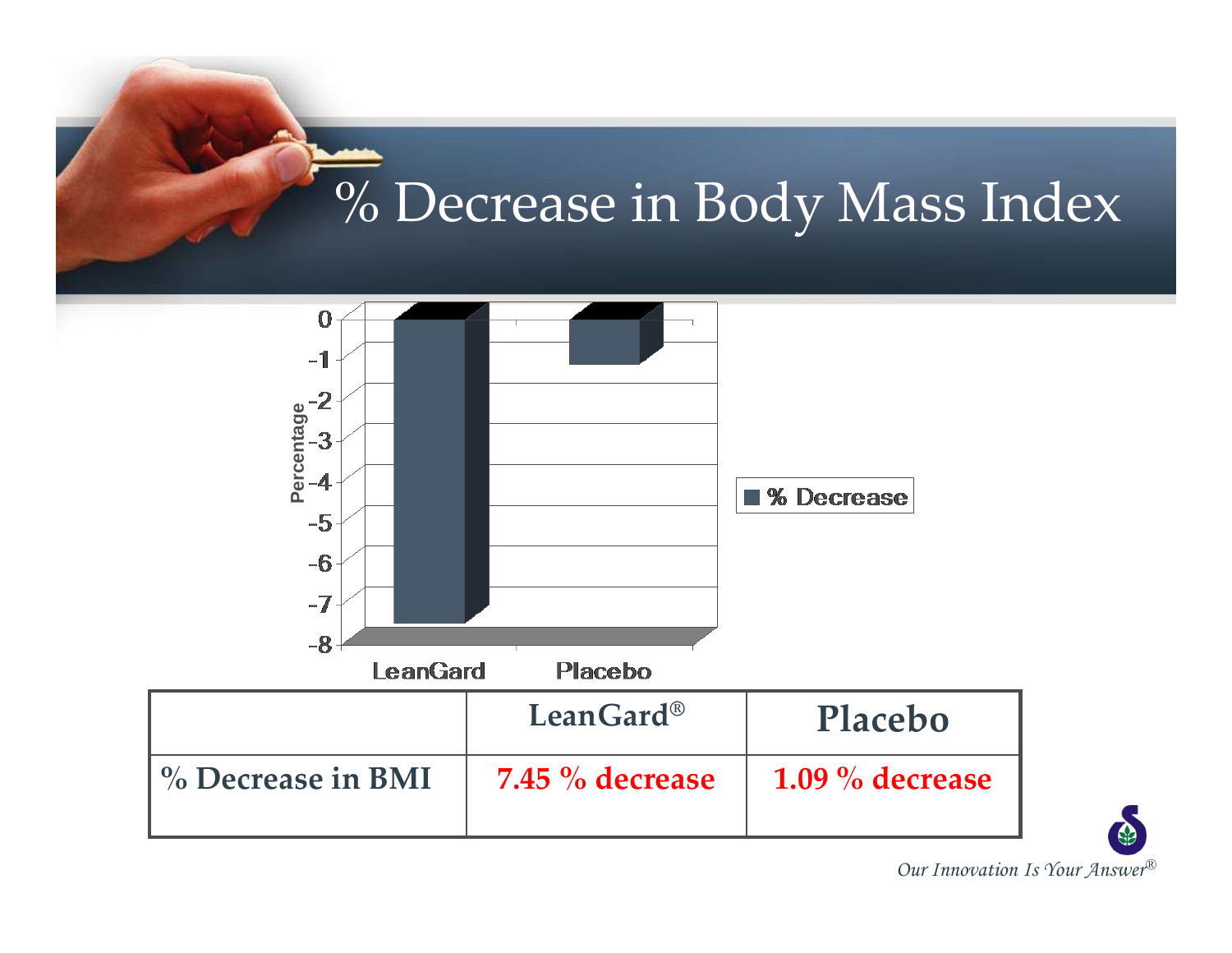

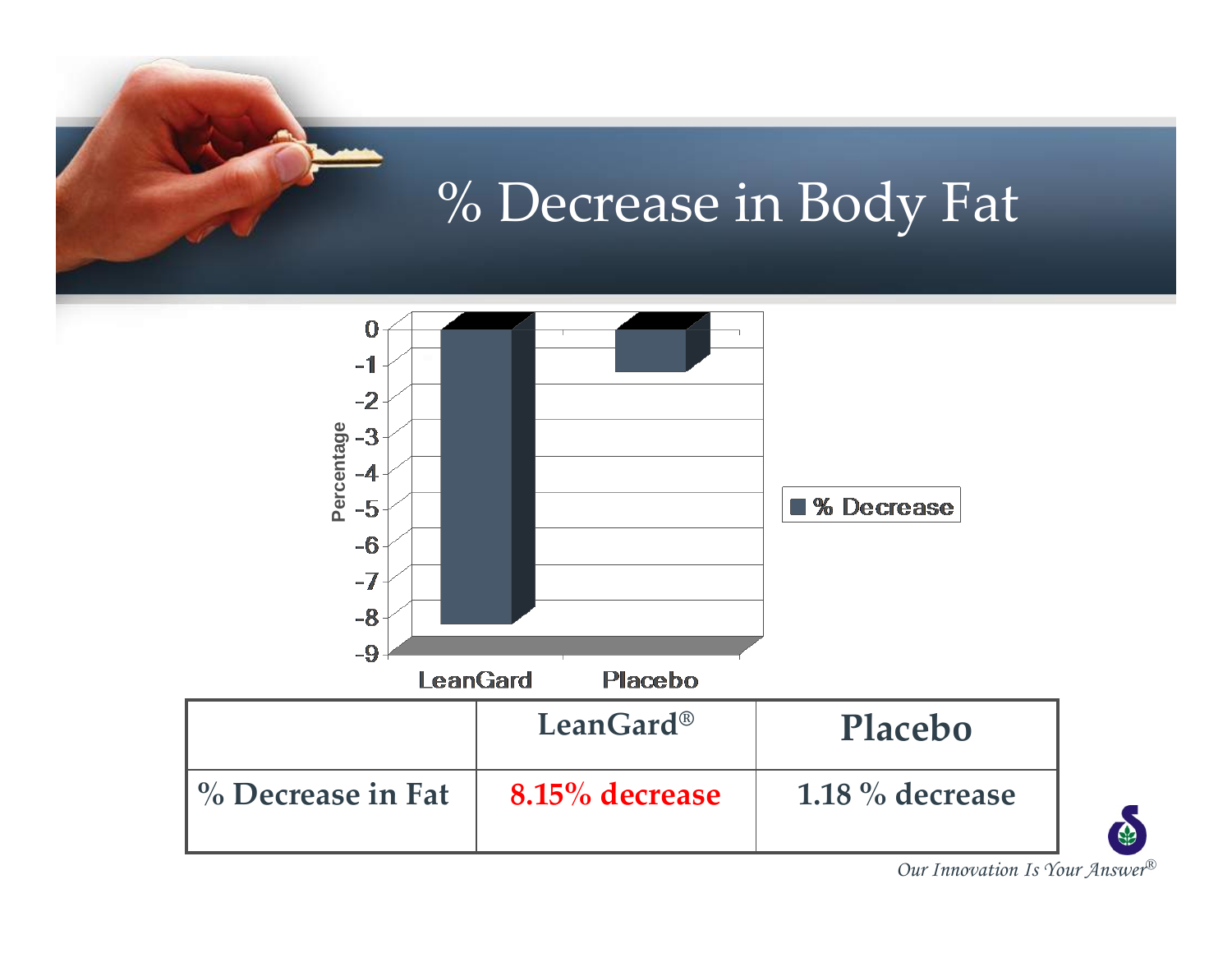### % Increase in Lean Body Mass

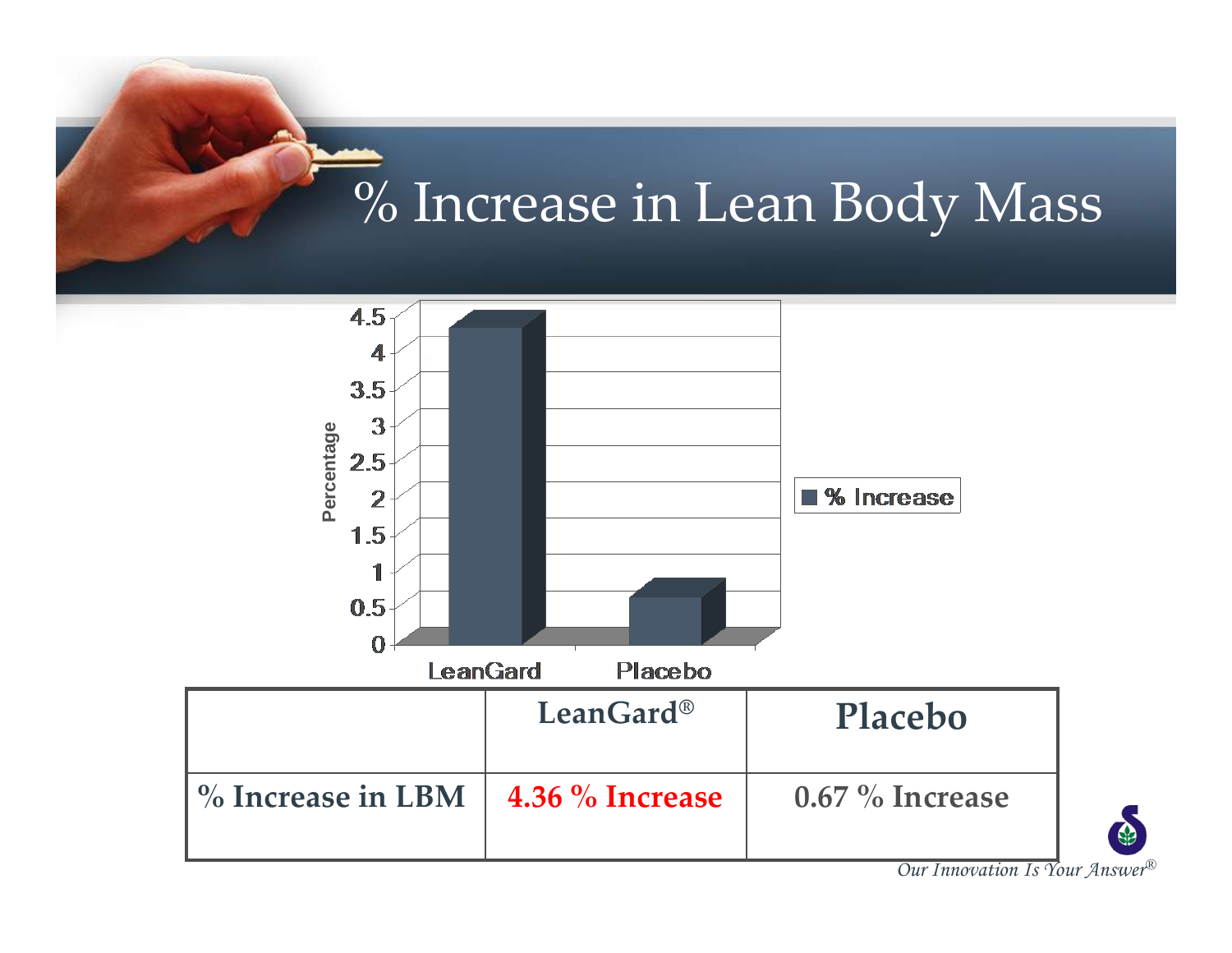### % Decrease in Basal Metabolic Rate



#### **\*Please note:**

*Our Innovation Is Your Answer® The relationship between BMR and obesity is complex. BMR increases with obesity and overfeeding, a "coping mechanism" by the body. The results here indicate that LeanGard by supporting a healthy body composition, beneficially modulates increased BMR in obese/overweight subjects.*

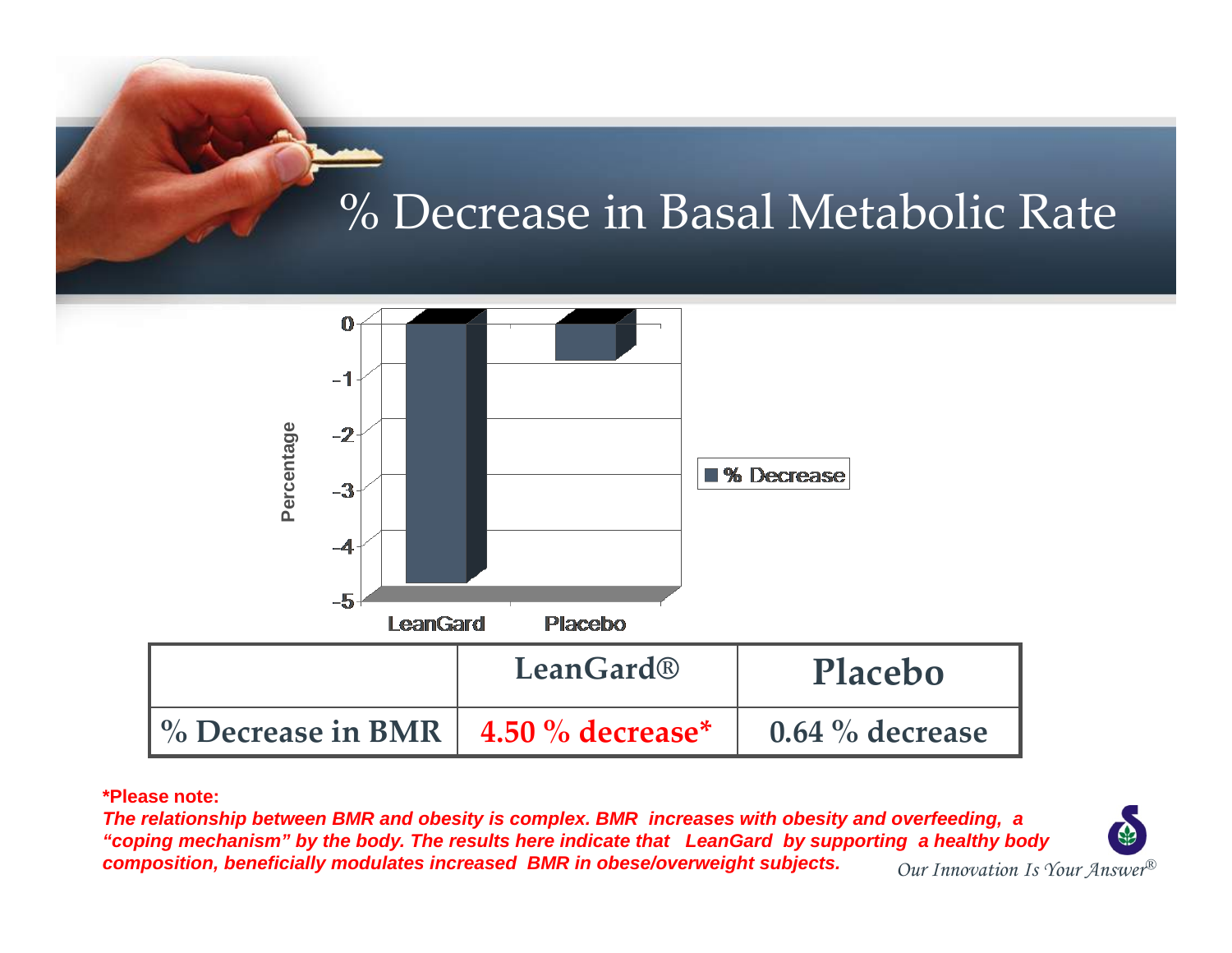# % Decrease in Total Body Water



**\* Please Note:**

*Our Innovation Is Your Answer®* TBW: 4.66% average loss in Total Body Water from baseline corresponds to about 1.95 kg or about 4.29 lb. The actual average reduction in body fat corresponds to about 8.82 kg, or about 19.4 lb. Water forms roughly about 25% of the fat lost w/w, which corresponds to about 2.03 kg or 4.4 lb by weight. So essentially, the total body water lost can be related to water in the lost fat. *Hence the intervention, LeanGard has no detrimental effects on hydration.*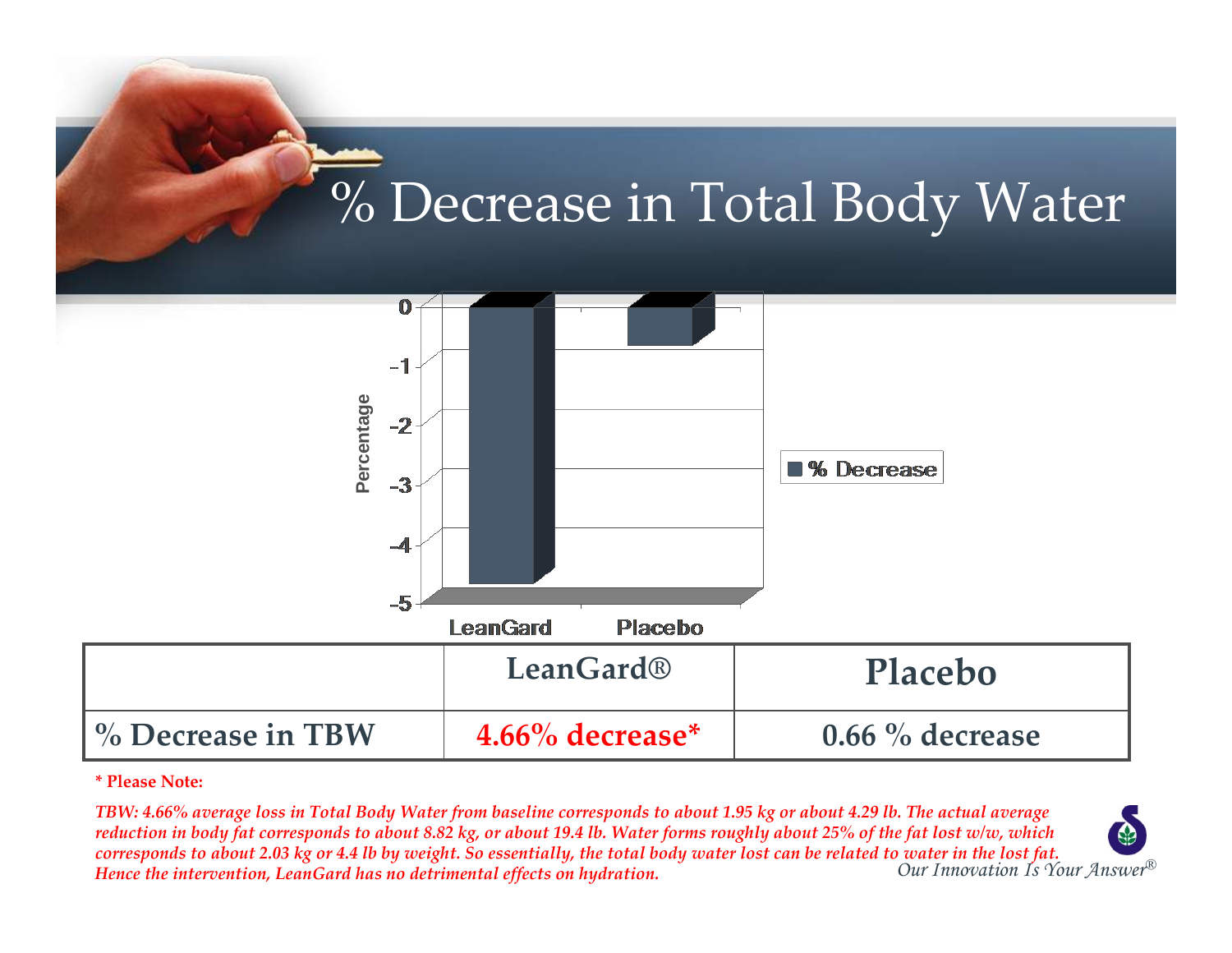### Other Parameters

No significant changes in

- Blood pressure or Heart rate
- Hematological parameters
- Liver function
- Renal function
- Thyroid function
- Plasma lipid levels

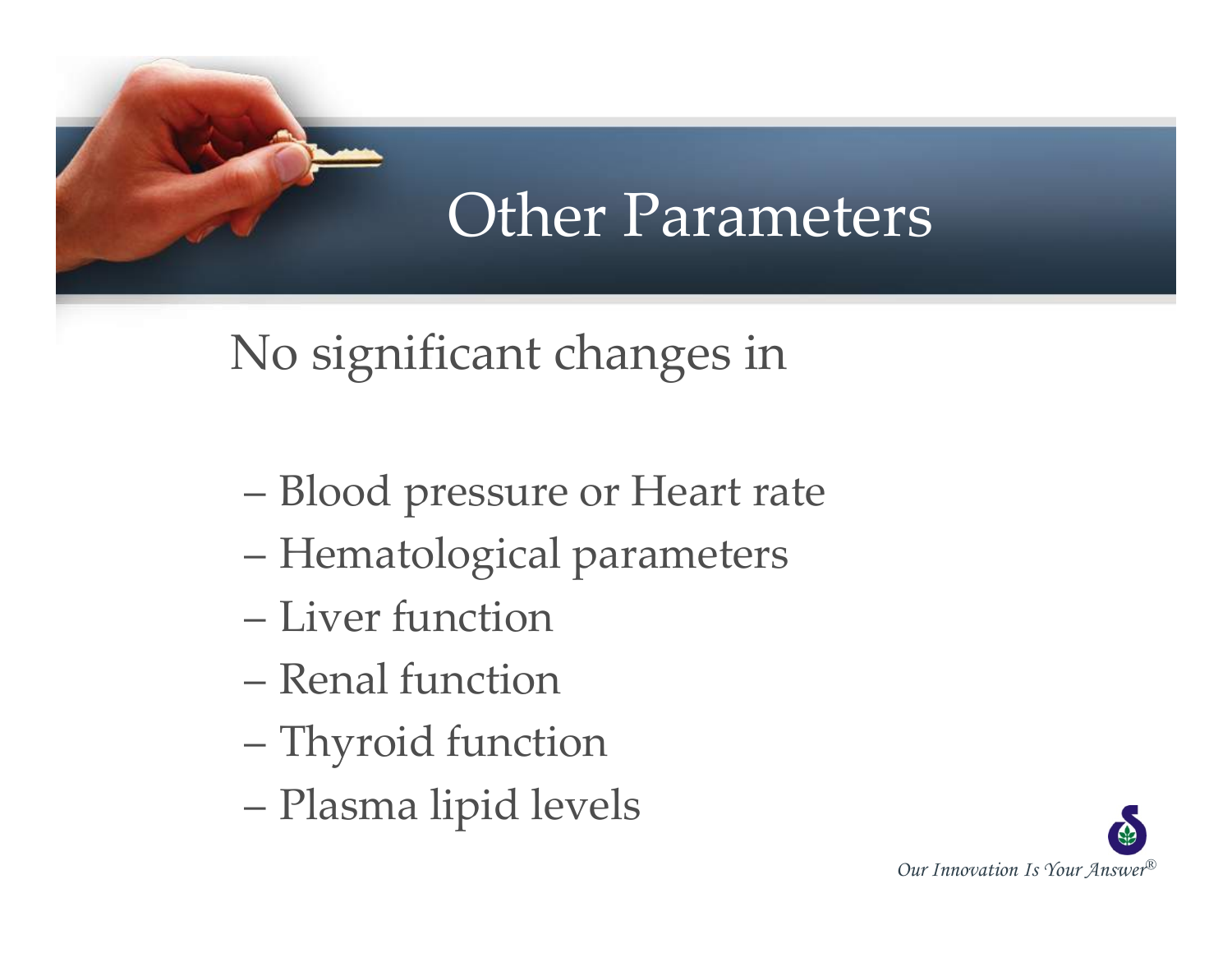# Summary of Results

|                              | Group $1^*$<br>(LeanGard)  | Group 2<br>(Placebo)    |
|------------------------------|----------------------------|-------------------------|
| Waist: Hip ratio             | 6.47% decrease.            | 1.89% increase.         |
|                              | <b>Significant from V1</b> | Significant in V2 & V3. |
| <b>Basal Metabolic Index</b> | 7.45% decrease             | 1.09% decrease.         |
|                              | <b>Significant from V1</b> | Significant in V3 & V4. |
| Body Fat %                   | 8.15% decrease.            | 1.18% decrease.         |
|                              | <b>Significant from V1</b> | Significant in V3 & V4. |
| Lean Body Mass %             | 4.36% Increase.            | $0.67\%$ Increase.      |
|                              | Significant from V1        | Significant in V3 & V4. |
| <b>Basal Metabolic Rate</b>  | 4.50% decrease.            | 0.64% decrease.         |
|                              | Significant from V1.       | Significant in V3 & V4. |
| <b>Total Body Water</b>      | 4.66% decrease.            | 0.66% decrease.         |
|                              | Significant from V1.       | Significant in V3 & V4. |

Significance at P< 0.05. V1‐visit 1, V2‐visit 2, V3‐visit 3, V4‐visit 4.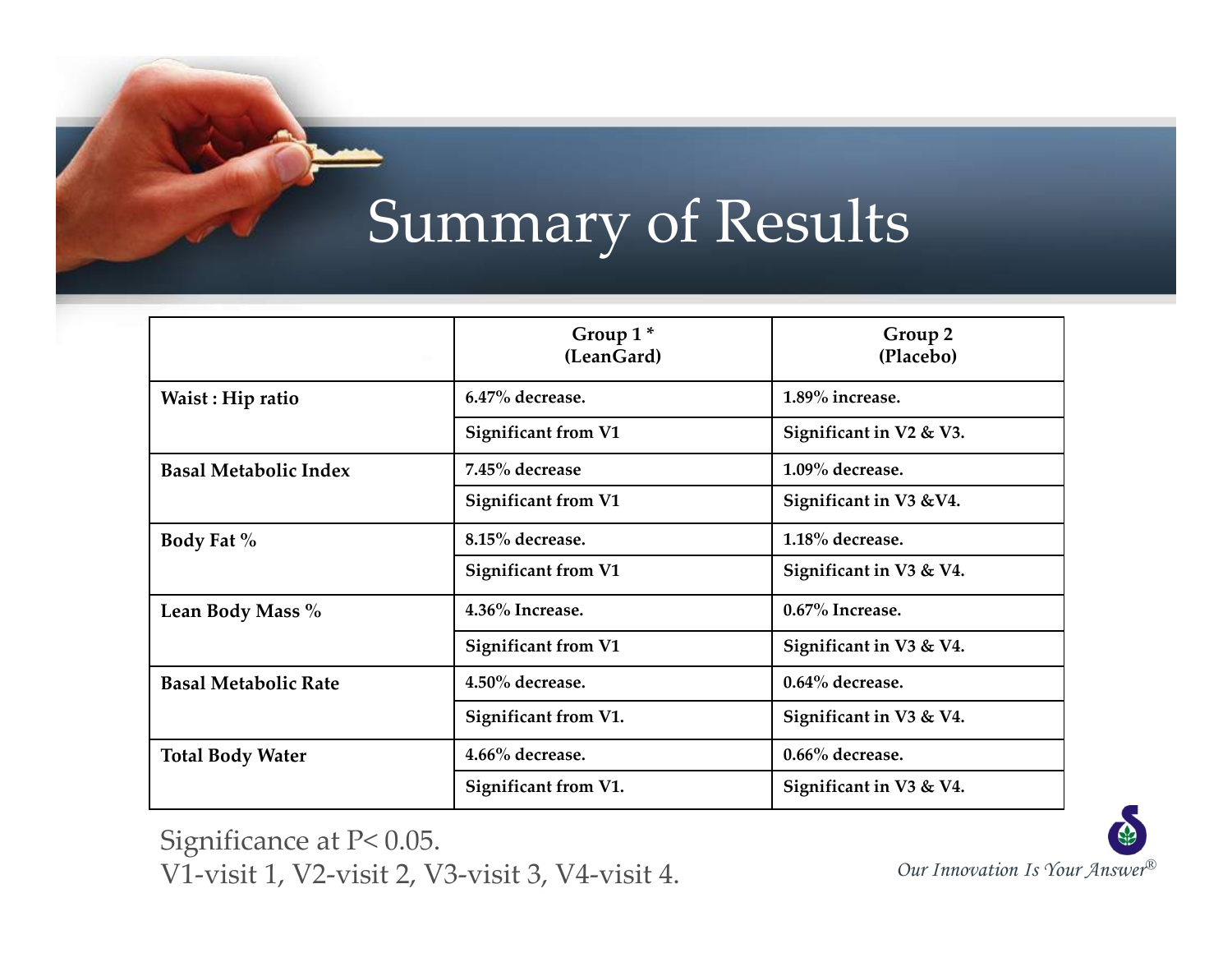### Graphed Summary

**Percentage change in body fat, lean body mass and body weight (n=50)**

**\* Statistical significance of p<0.01 between the groups**

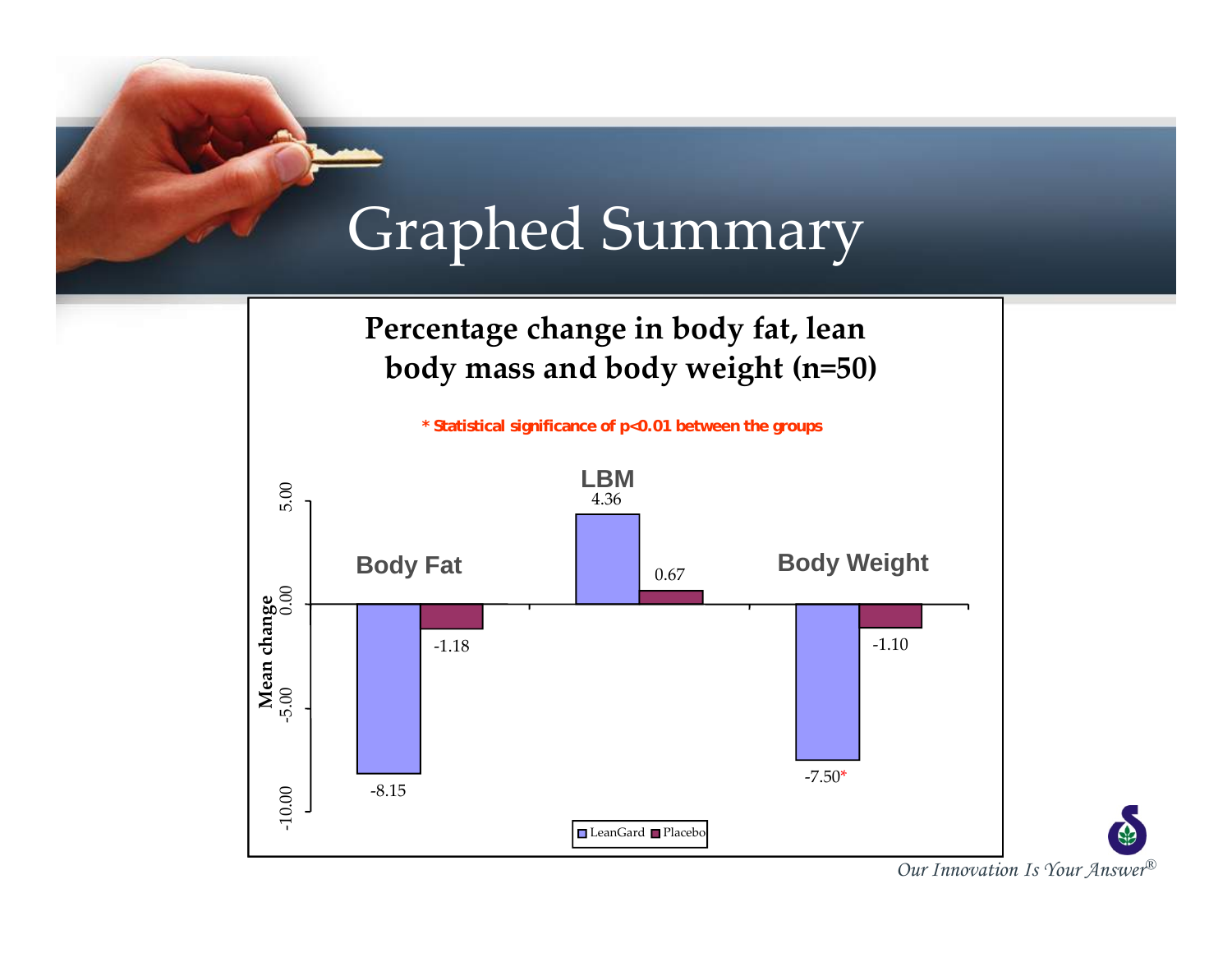### Conclusion

LeanGard**®** is an effective and clinically safe dietary intervention for weight managemen<sup>t</sup> support.